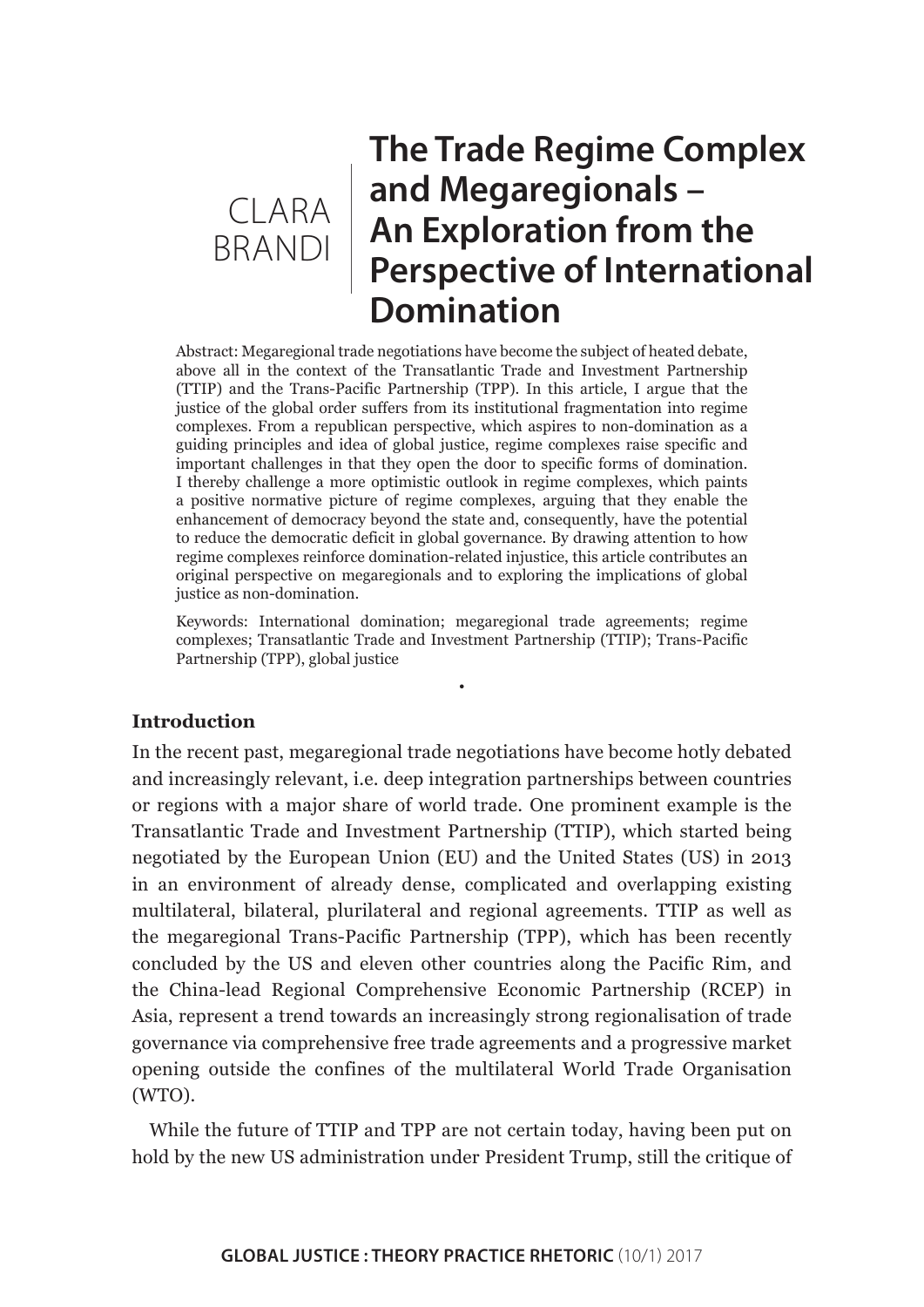the practices associated with megaregionals are relevant beyond these treaties themselves. The normative critique of TTIP and TPP is thus valuable even if these particular agreements were never implemented. At the same time, it is likely that the negotiations will be picked up again in one way or another in the near future, with European leaders and some high-level members of the USadministration speaking out in favour of a TTIP-restart and the so-called 'TPP 11' grouping, all TPP-members but the US, being determined to forward the agreement. Moreover, many of the arguments made in this article are relevant beyond the case of trade, for example in the context of other club governance arrangements like the G7 and the G20.

In which ways do the TTIP negotiations differ from the negotiations for other free trade agreements? TTIP aims to be deeper and larger than any other bilateral or regional trade agreement. Its depth, going far beyond many multilateral trade rules, the TTIP negotiations raise both trade and non-trade policy concerns, such as health and environmental protection. Moreover, due to its sheer size, representing around 30% of global trade and 60% of global GDP, TTIP has substantial effects on third countries and systemic effects for the system at large. In light of this, I submit that, while TTIP has become the subject of heated debate, this debate often proceeds with an excessively narrow focus: The debate is primarily concerned with the impact of TTIP on Europe and the US and too little attention is being paid to the implications of this megaregional for the rest of the world and for the (in)justice of the global order. This article seeks to address the later question – in the context of viewing TTIP as part of a so-called regime complex.

TTIP, if successful, would add another component to the existing sets of bilateral and regional as well as plurilateral and multilateral agreements with partly overlapping mandate and membership, otherwise known as the 'trade and investment regime complex.'<sup>1</sup> While regime complexes have been studied empirically and this body of research continues to grow,<sup>2</sup> so far, there have been only few detailed assessments of such complexes from a normative

<sup>1</sup> Christina L. Davis, 'Overlapping institutions in trade policy', Perspectives on Politics 7/1 (2009), 25-31; Amandine Orsini, Jean-Frédéric Morin and Oran Young, 'Regime complexes: A buzz, a boom, or a boost for global governance?', *Global Governance: A Review of Multilateralism and International Organization* 19/1 (2013), 27-39; Sophie Meunier and Jean-Frederic Morin, 'No agreement is an island: Negotiating TTIP in a dense regime complex', in Jean-Frederic Morin, Tereza Novotná, Frederik Ponjaert and Mario Telò (ed.), *The politics of Transatlantic trade negotiations* (Abingdon: Routledge, 2015), 173-186.

<sup>2</sup> For instance, see Laurence R. Helfer, 'Regime Shifting in the International Intellectual Property System', *Perspectives on Politics* 7/1 (2009), 39–44; Drezner, Daniel, 'The Power and Peril of International Regime Complexity', *Perspectives on Politics* 7/1 (2009), 65-70; Joseph Jupille, Walter and Duncan Snidal, *Institutional Choice and Global Commerce* (Cambridge: Cambridge University Press, 2013); Thomas Hale, David Held and Kevin Young, 'Gridlock: From Selfreinforcing Interdependence to Second-order Cooperation Problems', *Global Policy* 4/4 (2013), 223–235; Julia C. Morse and Robert O. Keohane, 'Contested Multilateralism', *The Review of International Organizations* 9/4 (2014), 385-412.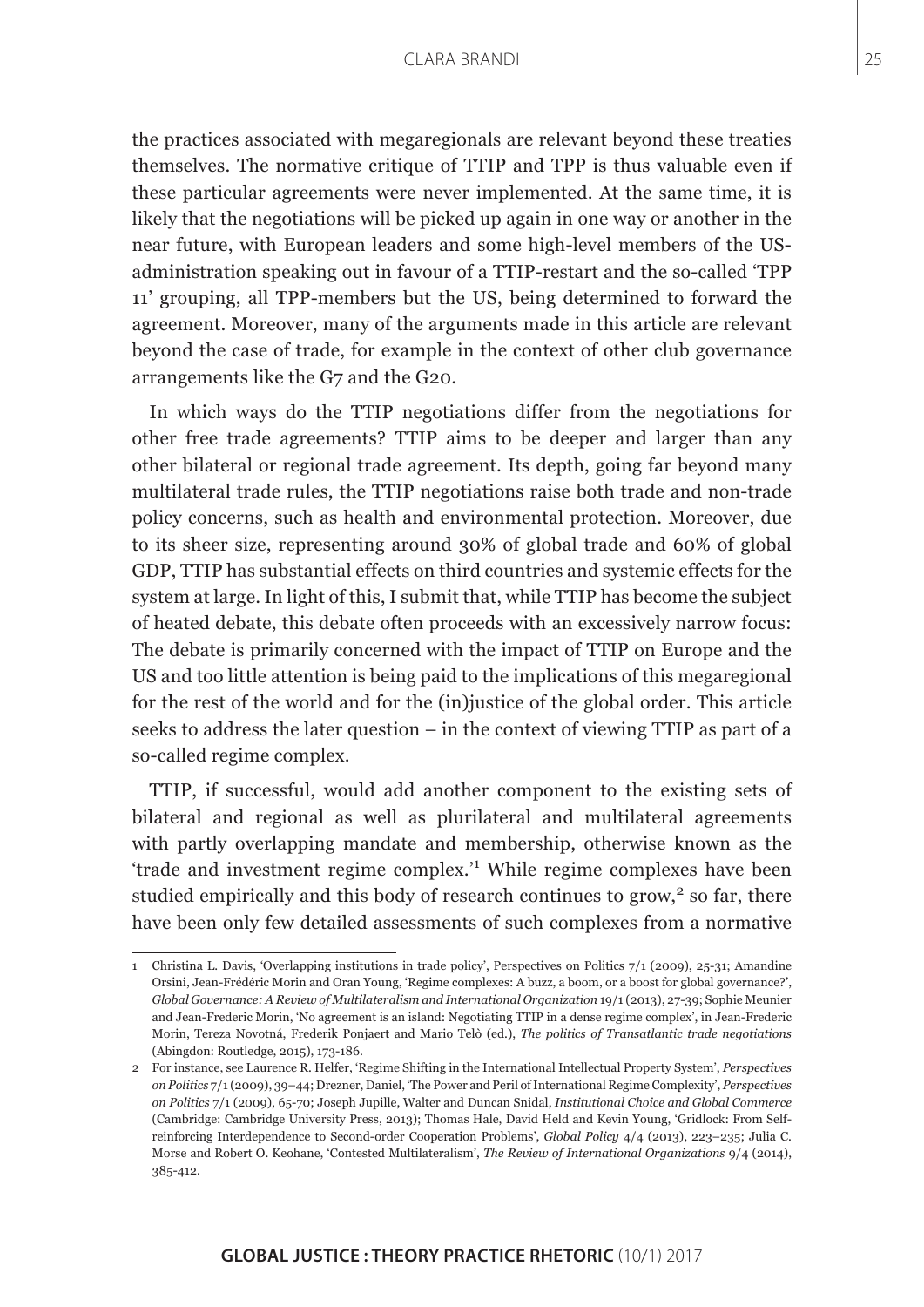## **THE TRADE REGIME COMPLEX AND MEGAREGIONALS –** 26 **AN EXPLORATION FROM THE PERSPECTIVE OF INTERNATIONAL DOMINATION**

perspective. The question of how increasing institutional density and overlaps of international institutions should be assessed from a normative perspective has been significantly less in the scholarly limelight to date.<sup>3</sup> More generally, research in international political theory has displayed a tendency to refrain from accounting for the fact that international institutions frequently display functional overlaps and that they often do not operate independently from each other.<sup>4</sup>

Against this background, this article focuses on TTIP and other megaregionals and how they affect the trade regime complex and its normative assessment. By putting the spotlight on regime complexes from a normative perspective, the aim is to broaden research on the proliferation and growth of regime complexes. I shall make use of a theoretical lens that focuses on (non-)domination from a republican perspective. I seek to argue that the justice of the global order suffers from its institutional fragmentation into regime complexes.

I thereby challenge a more optimistic outlook on regime complexes. In several recent contributions, Jonathan Kuyper painted a positive normative picture of regime complexes, arguing that they foster democracy beyond the nation state and that they lead to a better balancing of different policy objectives.<sup>5</sup> In this article, I take a different position by arguing that the institutionally fragmented international system puts in place a structure that enables international domination. From a republican perspective which aspires to non-domination as a guiding principles and idea of global justice, regime complexes thus raise specific and important challenges in that they open the door to specific forms of domination. By drawing attention to how they reinforce domination-related injustice, this article contributes an original perspective on megaregionals and to exploring the implications of global justice as non-domination.<sup>6</sup>

To be more precise, I seek to argue that the focus on mega the key characteristics of regime complexes contributes to highlighting the following inter-related points: Firstly, the existence of regime complexes can generate fragmentation that is sub-optimal from a republican perspective due to institutional opacities

<sup>3</sup> For exceptions, see Eyal Benvenisti and George W. Downs, 'The Empire's New Clothes: Political Economy and the Fragmentation of International Law', *Stanford Law Review* 60/2 (2007), 595-631; Sylvia I. Karlsson-Vinkhuyzen and Jeffrey McGee, 'Legitimacy in an era of fragmentation: The case of global climate governance', *Global Environmental Politics* 13/3 (2013), 56-78; Jonathan W. Kuyper, 'Global Democratization and Regime Complexity', *European Journal of International Relations* 20/3 (2014a), 620–646; Jonathan W. Kuyper, 'The democratic potential of systemic pluralism', *Global Constitutionalism* 3/2 (2014b), 170-199, p. 170; Jonathan W. Kuyper, 'Deliberate Capacity in the intellectual property rights regime complex', *Critical Policy Studies* 9/3 (2015), 317-338; Benjamin Faude and Felix Große-Kreul, 'Normative Legitimacy in Regime Complexes: Contested Multilateralism as Progress' (2016), mimeo.

<sup>4</sup> Thomas Gehring and Sebastian Oberthür, 'The Causal Mechanisms of Interaction between International Institutions', *European Journal of International Relations* 15/1 (2009), 125–156; Kal Raustiala and David G. Victor, 'The Regime Complex for Plant Genetic Resources', *International Organization* 58/2 (2008), 277–309.

<sup>5</sup> Kuyper (2014a, 2014b, 2015).

<sup>6</sup> I am grateful for one of the reviewer's comments to help me formulate the contribution of this article in this way.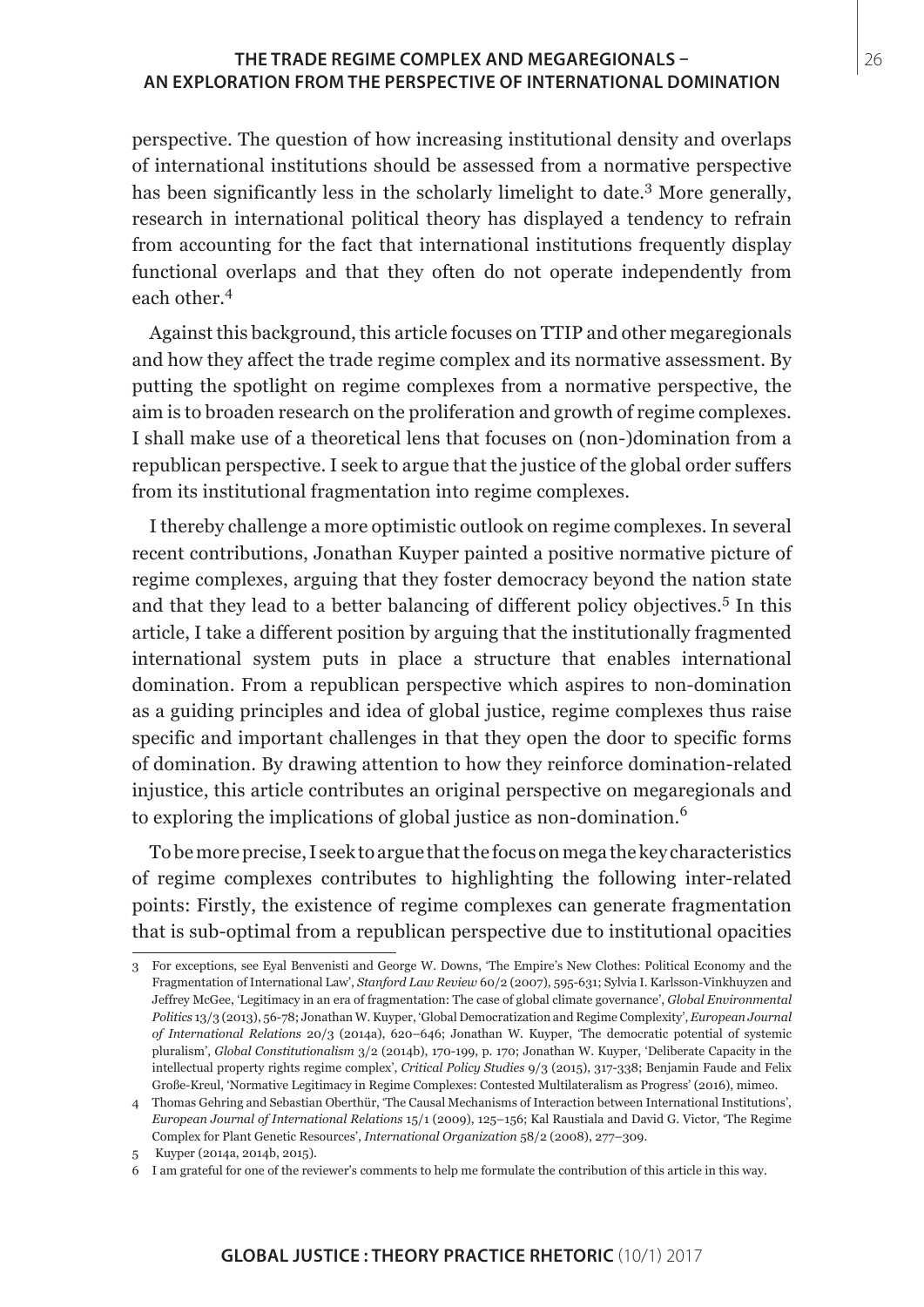and challenges for power checks this gives rise to. Secondly, while there might be cases in which overlapping institutions lead to a better balancing of policy objectives in regime complexes, regime complexes also enable problematic cross-institutional strategies that undermine any kind of balancing processes from the start, above all 'forum shopping,'7 i.e. the strategic selection of an international decision-making venue, or 'regime shifting, $\delta$  i.e. redefining the larger political context so as to ultimately reshape the system of rules itself in favour of those with power. Thirdly, the notion of regime complexes illustrates that the (in)justice of the global order depends also on the extent to which so-called 'institutional externalities', i.e. the effects overlapping international institutions create beyond their own institutional confines, amount to international domination.

The remainder of the article is structured as follows: I begin by mapping the regime complex of international trade and outline existing normative views on regime complexes before I introduce the concept of international domination. In the main body of the article, I discuss the trade regime complex, with a specific focus on megaregionals, from the perspective of international domination before the last section offers concluding comments.

### **Mapping the Trade Regime Complex**

The 'trade and investment regime complex' (or, short, trade regime complex) is one among many other regime complexes, including the climate regime complex or the biodiversity or health regime complex. 'Regime complexes' are governance arrangements that do not consist of one single institution but of a set of inter- and transnational institutions that display overlaps in their members and  $/$  or functions but are not coordinated by an overarching institution.<sup>9 10</sup>

Existing scholarship indicates that regime complexes have advantages and drawbacks. On the one hand, a complex comprising a plurality of institutions is often said to provide significant opportunities.<sup>11</sup> It enables trial and error

<sup>7</sup> Marc L. Busch, 'Overlapping Institutions, Forum Shopping, and Dispute Settlement in International Trade', *International Organization* 61/4 (2007), 735–761; Jupille et al. (2013).

<sup>8</sup> Helfer (2009); Karen J. Alter and Sophie Meunier, 'The politics of international regime complexity', *Perspectives on Politics* 7/1 (2009), 13-24.

<sup>9</sup> Raustiala and Victor (2008); Alter and Meunier (2009); Robert O. Keohane and David G. Victor, 'The Regime Complex for Climate Change', *Perspectives on Politics* 9/1 (2009), 7–23; Kenneth W. Abbott, 'The transnational regime complex for climate change', *Environment and Planning Government and Policy* 30/4 (2012), 571-590.

<sup>10</sup> A more recent definition that is more detailed refers to a regime complex as a 'network of three or more international regimes that relate to a common subject matter; exhibit overlapping membership; and generate substantive, normative, or operative interactions recognized as potentially problematic whether or not they are managed effectively' (Orsini, Morin and Young (2009), p. 29).

<sup>11</sup> Kenneth W. Abbott, Jessica F. Green and Robert O. Keohane, 'Organizational ecology and organizational strategies in world politics', *Discussion paper* 2013/57 (Harvard: Harvard Project on Climate Agreements, 2013).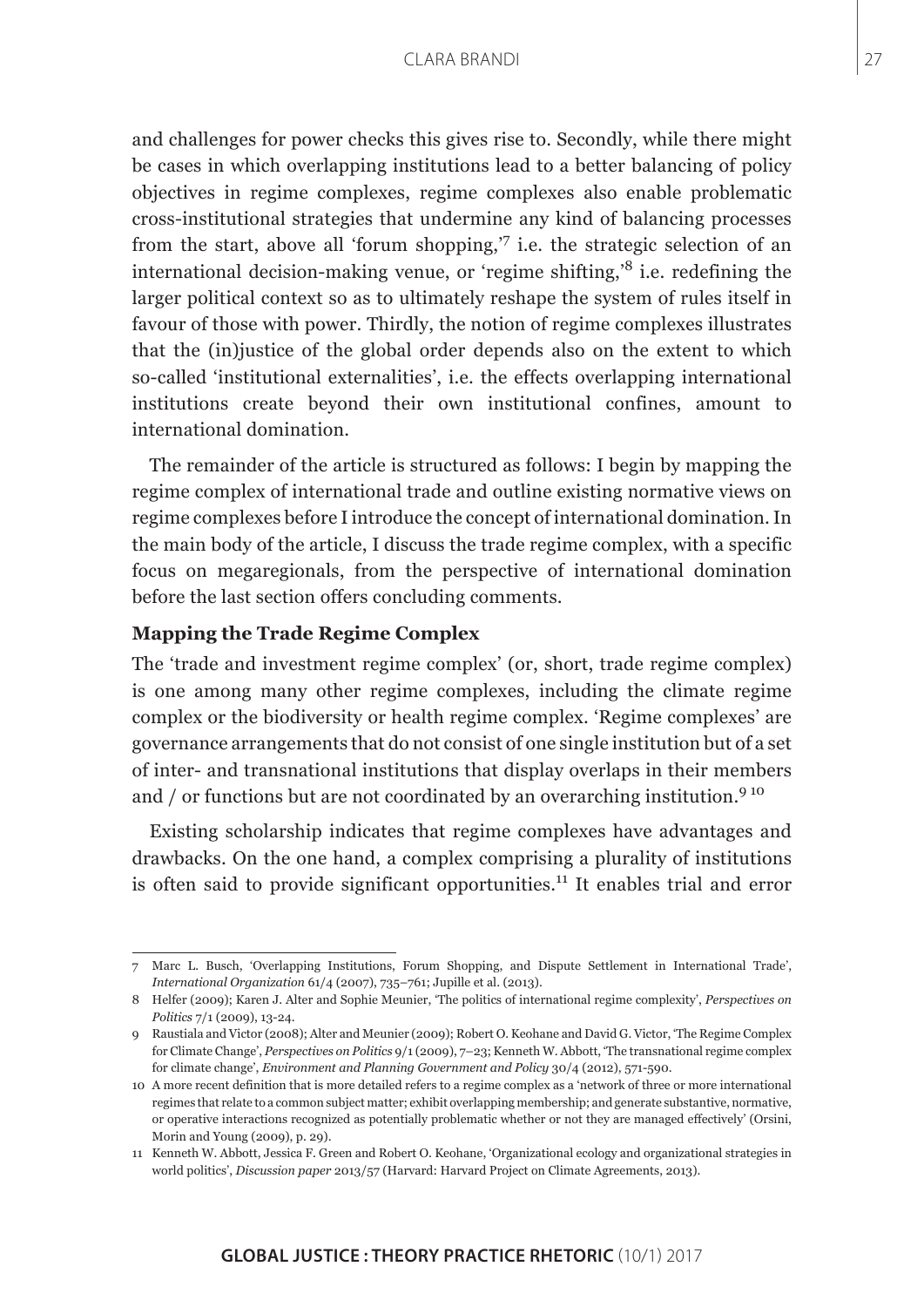# **THE TRADE REGIME COMPLEX AND MEGAREGIONALS –** 28 **AN EXPLORATION FROM THE PERSPECTIVE OF INTERNATIONAL DOMINATION**

and could favour incremental adaptation to a changing environment.<sup>12</sup> On the other hand, regime complexes are said to also come with drawbacks, such as redundancies and duplication, some confusion and the need for constant management of institutional interactions.<sup>13</sup> Moreover, the institutional fragmentation of the international system may reduce international institutions' ability to create global public goods.<sup>14</sup> As has been recently put forward in an edited volume on TTIP, these weaknesses could be considered as 'a fair price to pay to have a governance structure that is flexible, adaptive, creative and less vulnerable to crisis'.15 Yet, so far, it remains an open question whether this is a convincing perspective in the context of the trade regime complex.

The trade regime complex has rapidly changed over the past years. An enormous increase of actors interested in and of institutions governing trade-related issues inter- and transnationally has resulted in a complex governance architecture. What has emerged is a densely populated regime complex for international trade that features pronounced overlaps among inter- and transnational institutions and which is currently expanding in three dimensions:<sup>16</sup>

Firstly, the trade regime complex is expanding in terms of institutions. Until the 2000s, the basic components of the complex were primarily intergovernmental organizations, regional customs unions and bilateral agreements. Recently, other institutional forms have mushroomed, including plurilateral sectoral agreements (e.g. the Anti-Counterfeiting Trade Agreement), venues for regulatory agencies (e.g. the International Competition Network), collaborations among intergovernmental organizations (e.g. the Standards and Trade Development Facility), private organizations (e.g. the International Accounting Standards Board) and, at the center of this article, megaregionals (e.g. TTIP and TPP). Secondly, the trade and investment complex is expanding in terms of issue areas. As hinted at in the introduction, rather than simply building on the WTO legacy with 'WTO-plus' commitments, it covers an increasing number of 'WTOextra' issues such as anti-corruption, and tax evasion.<sup>17</sup> These issues were not initially on the WTO agenda, but are now addressed by various trade initiatives and broadening the thematic frontiers of the trade and investment complex. Thirdly, the regime complex is expanding geographically. While, until recently,

<sup>12</sup> Joost Pauwelyn, 'At the edge of chaos: Foreign investment law as a complex adaptive system, how it emerged and how it can be reformed', *ICSID Review* 29/2 (2014), 372-418.

<sup>13</sup> Frank Biermann, Philipp Pattberg, Harro van Asselt and Fariborz Zelli, 'The Fragmentation of Global Governance Architectures: A Framework for Analysis', *Global Environmental Politics* 9/4 (2009), 14–40.

<sup>14</sup> Hale et al. (2013).

<sup>15</sup> Meunier and Morin (2015).

<sup>16</sup> These three dimensions have recently been spelled out by Meunier and Morin (2015).

<sup>17</sup> Henrik Horn, Petros C. Mavroidis and André Sapir, 'Beyond the WTO? An anatomy of EU and US preferential trade agreements', *The World Economy* 33/11 (2010), 1565-1588; Richard Baldwin, 'WTO 2.0: Governance of the 21st century trade', *Review of International Organization* 9/2 (2014), 261–283.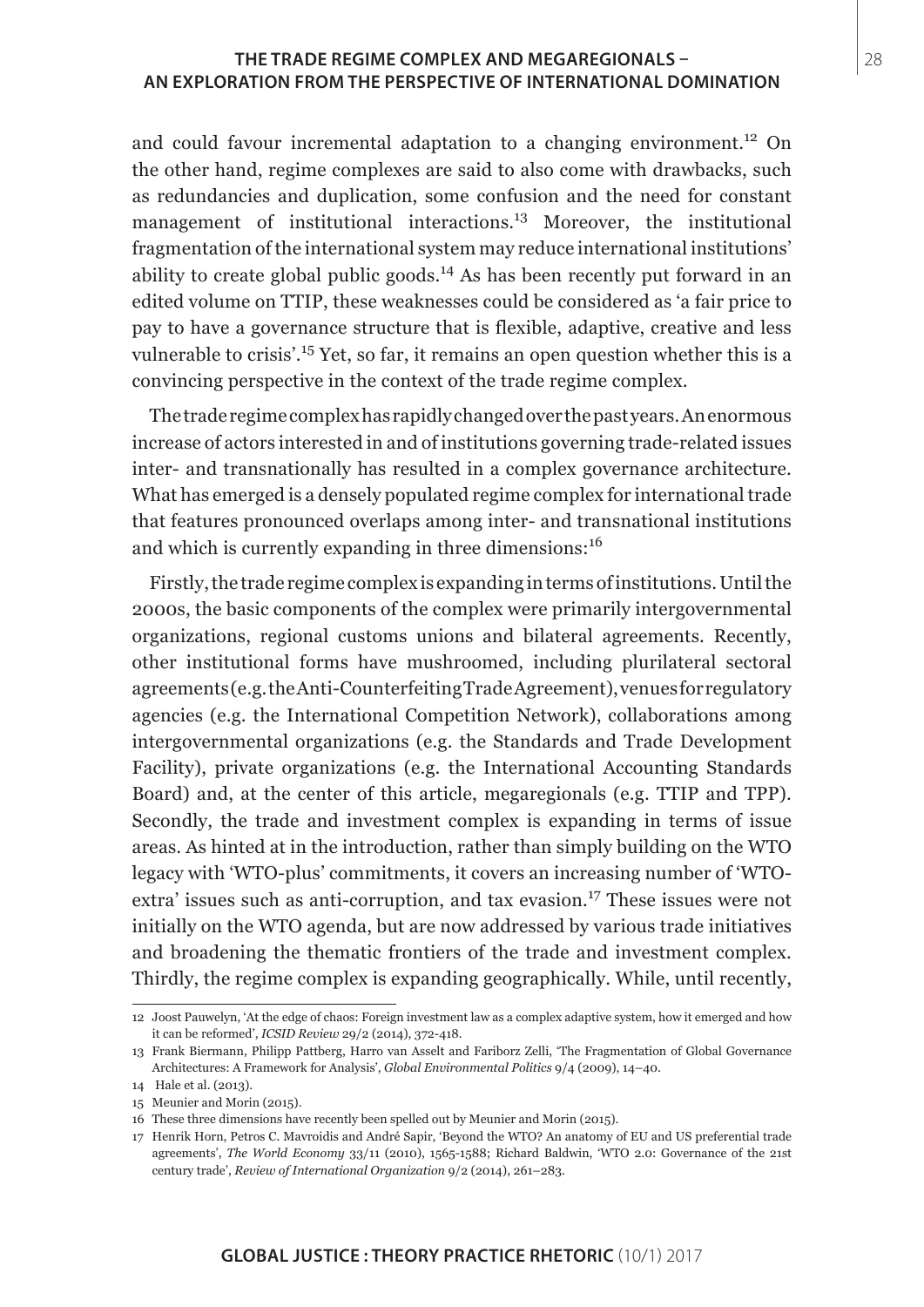only a handful of countries were promoting trade and investment agreements, today, many countries are negotiating simultaneously on several in parallel, which underlines the high density and intricacy of the trade and investment regime complex. The trade complex is thus a system that can be analyzed as a whole.<sup>18</sup>

## **Positive Normative Perspectives on Regime Complexes**

To date, the existing body of normative assessments of regime complexes and institutional fragmentation is limited. As mentioned above, there are some scholars who take a positive normative perspective on regime complexes. For example, Kuyper submits that regime complexes facilitate the improvement of democracy beyond the nation state. <sup>19</sup> According to Kuyper<sup>20</sup>, regime complexes can stimulate inclusive and consequential political discussion at the international level. Kuyper seeks to make the case that arguments put forward within one international institution may influence the discursive processes within overlapping international institutions in the regime complex and that regime complexity thus leads to the discursive inclusion of a broader range of actors and therefore to a more 'equal inclusion of interests'<sup>21</sup> and to a better balancing of different policy objectives.

Kuyper<sup>22</sup> argues that key mechanisms through which these effects are brought about are 'forum-shopping'<sup>23</sup> and 'regime-shifting'.<sup>24</sup> In 'forum-shopping', the shopper strategically selects the venue to gain a favorable decision for a specific problem.<sup>25</sup> In 'regime-shifting', actors may use forum-shopping or other strategies with the ultimate goal of redefining the larger political context so as to ultimately reshape the system of rules itself.26 According to Kuyper, these modes of cross-institutional action enable weaker actors to contest institutionalized inequalities and to reduce power imbalances. He argues that pursuing 'forum-shopping' and 'regime-shifting' enhances the realization of core democratic values such as equal participation and accountability.<sup>27</sup> In this article, I seek to challenge that position, above all by arguing that less

<sup>18</sup> Joost Pauwelyn and Wolfgang Alschner, 'Forget about the WTO: The network of relations between Preferential Trade Agreements (PTAs) and 'Double PTAs'' in Andreas Dür and Manfred Elsig (ed.), *Trade Operation: The Purpose, Design and Effects of Preferential Trade Agreements* (Cambridge: Cambridge University Press, 2015), 497-532; Meunier and Morin (2015).

<sup>19</sup> Kuyper (2014a, 2014b).

<sup>20</sup> Kuyper (2015).

<sup>21</sup> *Ibid*, p. 328.

<sup>22</sup> Kuyper (2014a).

<sup>23</sup> Busch (2007), p. 735; Jupille et al. (2013), pp. 29, 45, 141.

<sup>24</sup> Helfer (2009), p. 39.

<sup>25</sup> See also the notion of 'competitive regime creation' (Johannes Urpelainen and Thijs van de Graaf, 'Your Place or Mine? Institutional Capture and the Creation of Overlapping International Institutions', *British Journal of Political Science* 45/4 (2013), 799-827).

<sup>26</sup> Alter and Meunier (2009), 13-24.

<sup>27</sup> Kuyper (2014a).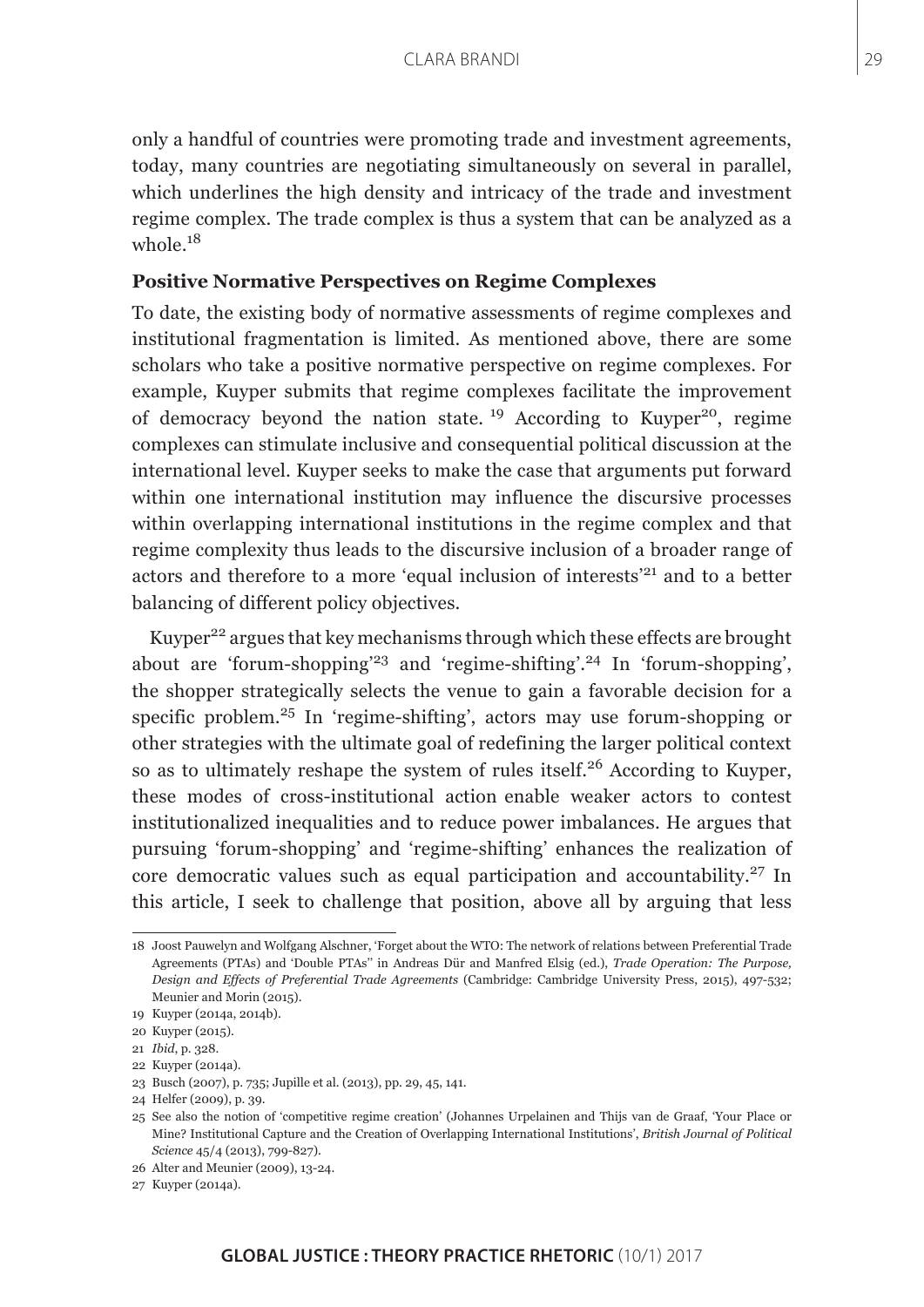### **THE TRADE REGIME COMPLEX AND MEGAREGIONALS –**  $\vert$  **30 AN EXPLORATION FROM THE PERSPECTIVE OF INTERNATIONAL DOMINATION**

powerful states lack the ability to resort to strategies like 'forum shopping' and 'regime shifting'.

Faude and Große-Kreul<sup>28</sup> have also recently put forward a positive normative perspective on regime complexes. They argue that regime complexes create the opportunity structure for addressing and for mediating normative conflicts among international institutions that are based on diverging policy goals: For instance, insofar as the World Trade Organization (WTO) overlaps with multilateral environmental agreements (MEAs), the WTO's objective of trade liberalization has to be balanced against environmental policy objectives.<sup>29</sup> 30 According to Faude and Große-Kreul, regime complexes 'increase the normative demand for international institutions to justify their negative externalities'31 and introduce limits on how overlapping inter- and transnational institutions may legitimately exercise their authority, reducing the 'danger that inter- and transnational institutions abuse their issue-area specific authority in a way that impinges upon the issue-area specific authority of other inter- and transnational institutions'.32 Faude and Große-Kreul33 argue that regime complexes put in place a system of informal checks and balances (on checks and balances in regime complexes, see also Grant and Keohane  $2005$ <sup>34</sup>: Regime complexes increase the pressure for institutions to justify their decisions in 'more balanced and more encompassing' ways. According to them, regime complexes thereby make it difficult for one institution to dominate the realm of overlap one-sidedly.

While it may be the case that regime complexes do provide the opportunity structure for contesting international institutions and while they do enable reflection about what constitutes the public good in a socially and institutionally fragmented international sphere,  $35$  I shall argue that this perspective underestimates existing power inequalities, which, in the context of regime complexes, open the door for international domination.

### **International Domination and Global Justice**

The republican concept of freedom of non-domination can be understood as

<sup>28</sup> Faude and Große-Kreul (2016).

<sup>29</sup> *Ibid*.

<sup>30</sup> With regard to TTIP, many critics stress that it privileges economic policy goals over those of environmental and consumer protection (see Morin et al. (2015)).

<sup>31</sup> Faude and Große-Kreul (2016), p. 4.

<sup>32</sup> Faude and Große-Kreul (2016), p. 17. In order to make their case, Faude and Große-Kreul make use of Forst's notion of the 'right to justification' ('Recht auf Rechfertigung'). See Rainer Forst, *Das Recht auf Rechtfertigung. Elemente einer konstruktivistischen Theorie der Gerechtigkeit* (Frankfurt: Suhrkamp Verlag, 2007).

<sup>33</sup> Faude and Große-Kreul (2016), p.17.

<sup>34</sup> Ruth Grant and Robert Keohane, 'Accountability and Abuses of Power in World Politics,' *American Political Science Review*, 99/1, 29-43.

<sup>35</sup> Faude and Große-Kreul (2016).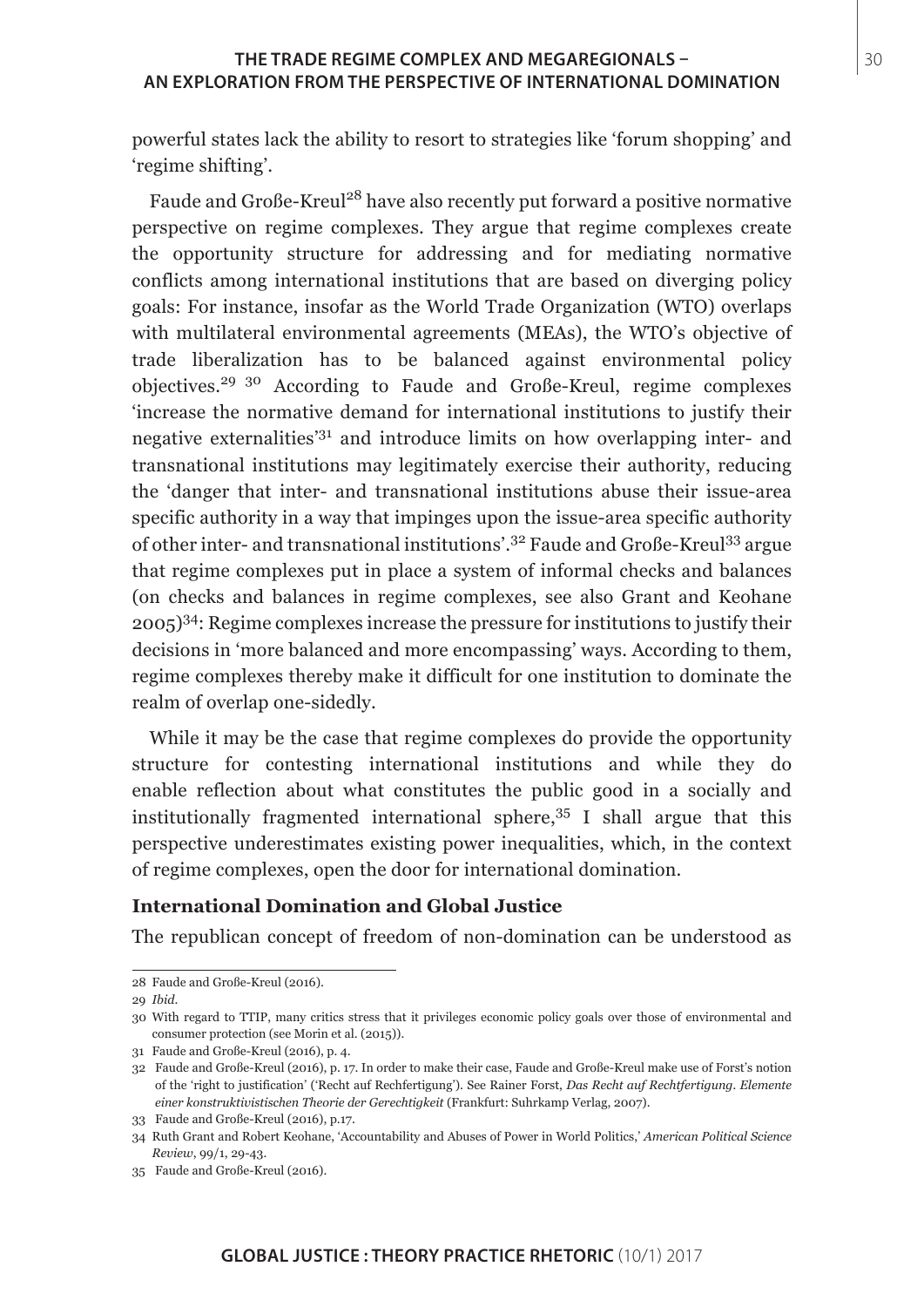the absence of the power to interfere arbitrarily with agents' choices<sup>36</sup> – be they individuals or corporate agents<sup>37</sup>. Domination is the subjection to the arbitrary power of another actor. Power, in turn, can be said to be arbitrary when it is not subjected to appropriate checks and controls.

While there is a growing literature on non-domination in the global arena,<sup>38</sup> regime complexes have not yet been addressed from that perspective. The large majority of the literature on non-domination in the global arena does not question the individualistic perspective that characterizes the domestic (neo-) republican point of view.39 However, going beyond the focus on individuals, an emerging literature is increasingly exploring the domination of *states* as well.40 Building on this literature, this article puts the spotlight on international domination and the domination of states.

For instance, in his recent work, Philip Pettit<sup>41</sup> has put forward an international ideal of non-domination, in which he moves beyond the two-dimensional picture that focuses on the realization of *individual* freedom as non-domination through a *non-dominating state* by including a third dimension that takes into account the potential of states themselves *being dominated*. As Pettit puts it: 'In a slogan, the state ought to be an internationally undominated, domestically undominating defender of its citizens' freedom as non-domination.'<sup>42</sup>

In a recent article, Cecile Laborde and Miriam Ronzoni43 also put the spotlight on the domination of states, arguing that globalization generates new opportunities for domination and that this domination amounts to global

<sup>36</sup> Philip Pettit, *Republicanism: A theory of freedom and government* (Oxford: Oxford University Press, 1997); Philip Pettit, *On the People's Terms: A Republican Theory and Model of Democracy* (Cambridge: Cambridge University Press, 2012).

<sup>37</sup> Julian Culp, Miriam Ronzoni, Tamara Jugov and Laura Valentini, 'Global Justice and Non-Domination', *Global Justice: Theory Practice Rhetoric* 9/1 (2016), 1-27.

<sup>38</sup> There are several perspectives on non-domination and global governance (e.g. Samantha Besson and José Luis Martí, *Legal Republicanism: National and International Perspectives* (Oxford: Oxford Publications, 2009); Lena Halldenius, 'Building Blocks of a Republican Cosmopolitanism: The Modality of Being Free', *European Journal of International Relations* 9/1 (2010), 12-30; Cecile Laborde, 'Republicanism and Global Justice: A Sketch', *European Journal of Political Theory* 9/1 (2010), 48-69; Cecile Laborde and Miriam Ronzoni, 'What is a Free State? Republican Internationalism and Globalisation', *Political Studies*, 64/2 (2016), 279-296; Frank Lovett, 'Republican global distributive justice' *Diacrítica* 24/2 (2010), 13-30; José Luis Martí 'A global republic to prevent global domination', *Diacritica* 24/2 (2010), 31-72; Philip Pettit, 'A republican law of peoples', *European Journal of Political Theory* 9/1 (2010a), 70-94; Philipp Pettit, 'Legitimate international institutions: A neo-republican perspective', in Samantha Besson and John Tasioulas (ed.), *The Philosophy of International Law* (Oxford: Oxford University Press, 2010b), 139–161; See also the Special Issue of Global Justice: *Theory Practice Rhetoric* 9/1 (2016)).

<sup>39</sup> For example, see James Bohman, 'Republican Cosmopolitanism', *The Journal of Political Philosophy* 12/3 (2004), 336-352; James Bohman, *Democracy Across Borders. From Dêmos to Dêmoi* (Cambridge: MIT Press, 2007).

<sup>40</sup> Pettit (2010a; 2010b); Philip Pettit, *Just Freedom: A Moral Compass for a Complex World* (New York: Norton & Company, 2014); Philip Pettit 'The Globalized Republican Ideal', *Global Justice: Theory Practice Rhetoric* 9/1(2016), 47-68; Laborde and Ronzoni (2016); Dorothea Gädeke, 'The Domination of States: Towards an Inclusive Republican Law of Peoples', *Global Justice: Theory Practice Rhetoric* 9/1 (2016), 1-27.

<sup>41</sup> For example Pettit (2010a, 2010b, 2014, 2016).

<sup>42</sup> Pettit (2014), p. 153.

<sup>43</sup> Laborde and Ronzoni (2016).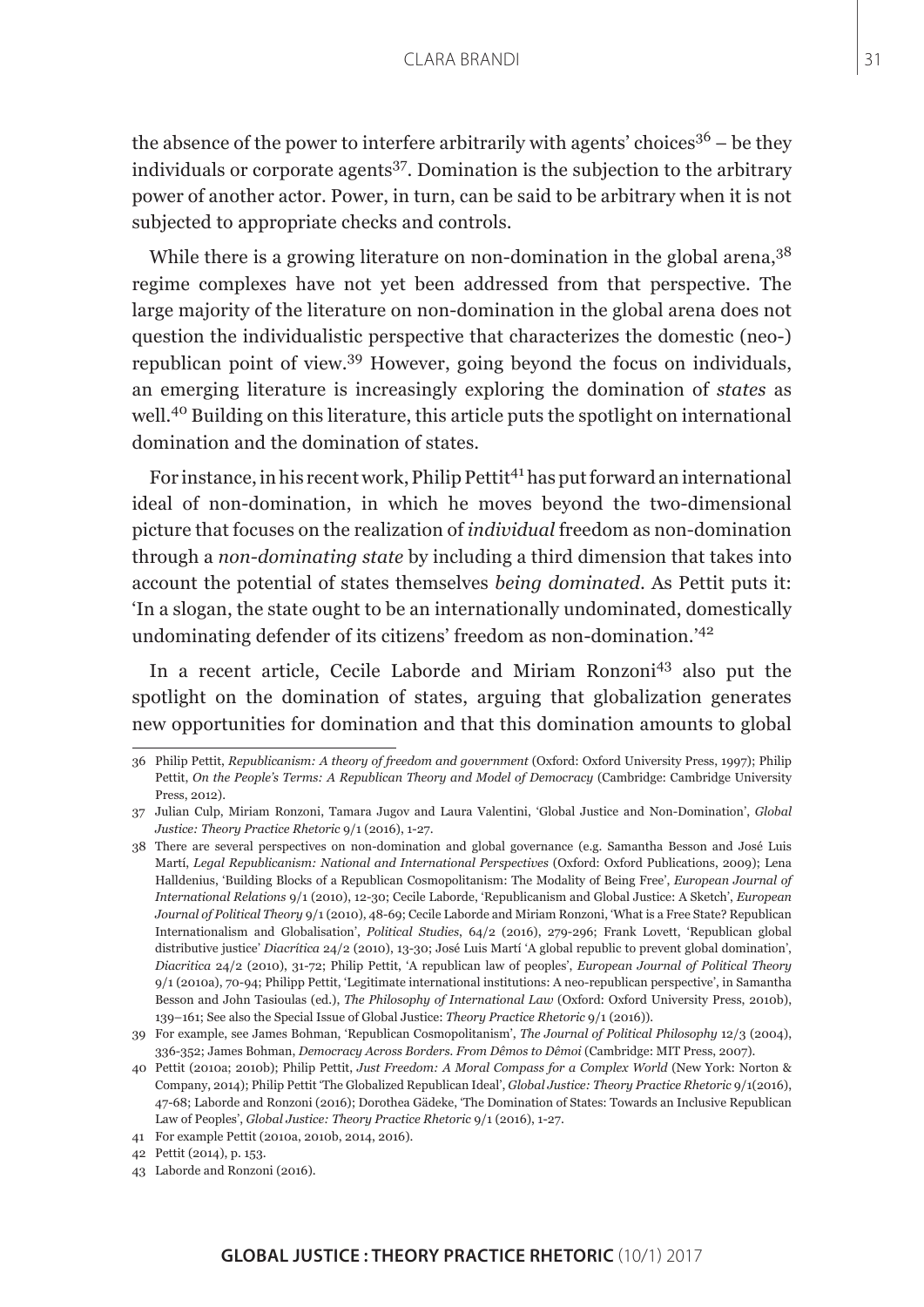# **THE TRADE REGIME COMPLEX AND MEGAREGIONALS –** 32 **AN EXPLORATION FROM THE PERSPECTIVE OF INTERNATIONAL DOMINATION**

injustice. For example, citizens in dominated states are themselves exposed to domination since a state that does not enjoy basic non-domination loses 'internal problem-solving capacity' with respect to political issues that directly concern it: 'This occurs when states are directly enmeshed in colonial, imperial or post-colonial relations, but also when their integration into the global order operates on terms that are ostensibly non-coercive, yet exhibit features of power imbalance, dependency and arbitrariness.'44 In addition to other features of globalization and the global order, TTIP, as I seek to show in this article, raises serious worries in this respect.

Going forward, we should bear in mind the following distinction between two forms of domination: increases of domination as a result of actions by other states ('dominium') and domination as a result of the exercise of international governance institutions ('imperium').45 In what follows, while I begin with an argument that can be relevant both in the case of 'dominium' and in the case of 'imperium', the remainder of the article, while also discussing the latter type of domination, puts the spotlight on domination in the former sense, i.e. on domination between states.<sup>46</sup>

### **International Domination in the Trade Regime Complex**

This section discusses domination in the context of megaregionals like TTIP and TPP as well as their repercussions for the multilateral system. First of all, it is crucial to clarify the normative baseline for arguing that regime complexes and institutional fragmentation contribute to international domination.47 I assume that in a world without TTIP and similar megaregional, trade issues would be regulated mainly within the multilateral WTO. Due to huge economic power imbalances between states and the informal use of arbitrary power by states in trade negotiations, even the seemingly representative WTO, can be said to be characterized by intra-institutional domination.48 Thus, I do not want to argue that there would be no international domination related to trade negotiations in the absence of megaregionals. My claim is rather that TTIP and similar agreements worsen the situation with respect to international domination in comparison to a world without TTIP and other megaregionals.

In the next three sub-sections, I shall discuss key characteristics of regime complexes that open the door to domination: firstly, their institutional opacity,

<sup>44</sup> *Ibid*., p. 289.

<sup>45</sup> I am grateful for one of the reviewers for putting the spotlight on this distinction. See also Pettit (1997).

<sup>46</sup> Another domination-related concern, as helpfully pointed out by one reviewer, is the type of domination that might subordinate citizens of one state directly under the power of some other state, the power of some supranational governance institution, or the power of some foreign private actor e.g. corporations etc. While this is certainly a type of domination-worry that is frequently articulated by those publicly opposing TTIP and similar approaches and does deserve attention, a detailed analysis of it is beyond the scope of this article.

<sup>47</sup> I am grateful for one of the reviewers for pressing me on this point.

<sup>48</sup> See also Laborde and Ronzoni (2016), p. 284.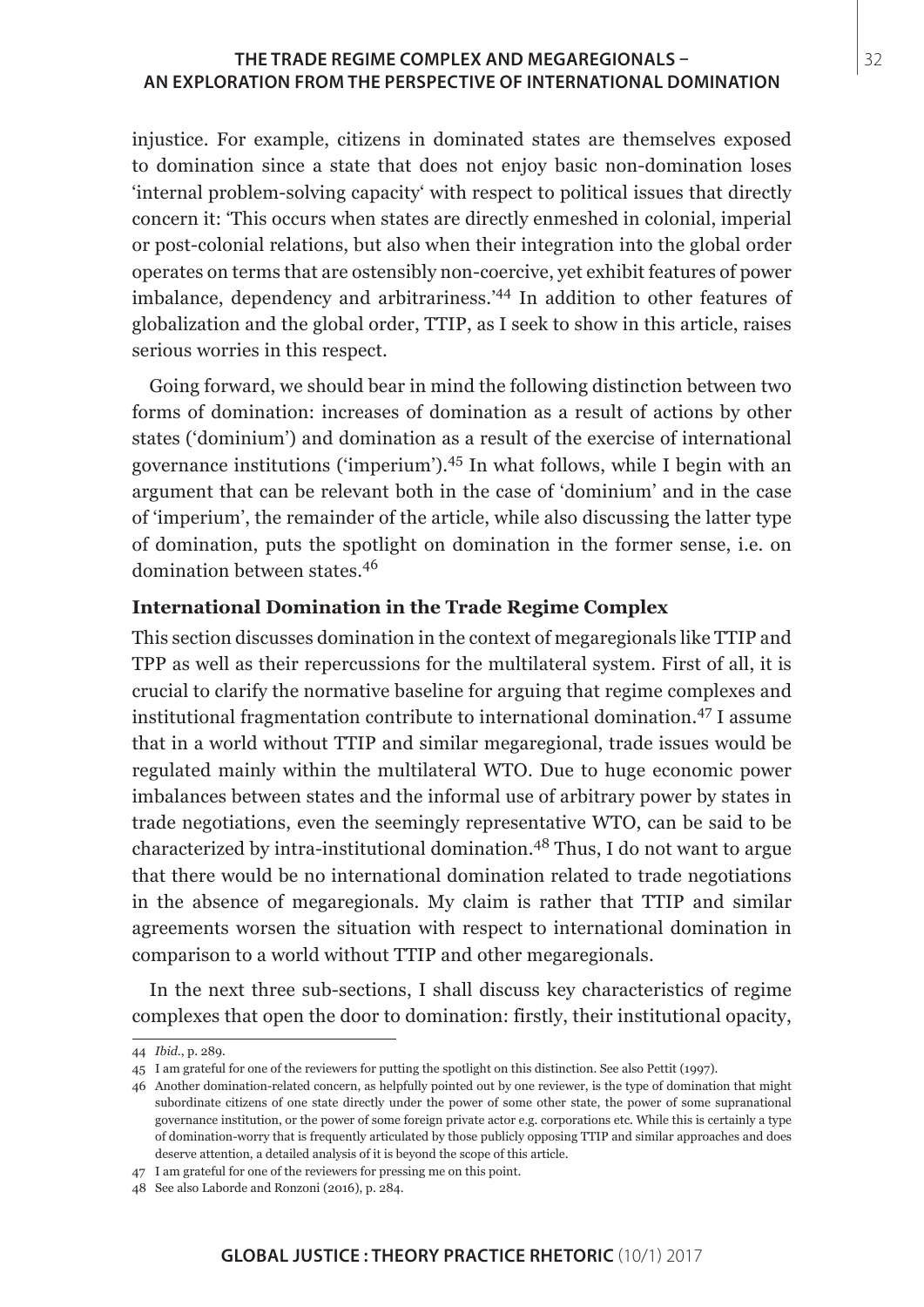secondly, opportunities for forum shopping and regime shifting and, thirdly, their repercussion on negotiations in the multilateral forum of the WTO.

# **Regime Complexes and Institutional Opacity**

Firstly, regime complexes give rise to institutional opacities and trigger epistemic challenges. The reason is that arbitrary power is more difficult to identify and to address in regime complexes that consist of numerous overlapping institutions rather than within one single institution like the WTO. In comparison to the baseline of a world with merely one institution (or at least fewer overlapping ones), it is more difficult to pinpoint and evaluate (non)-arbitrary interference in regime complexes due to the existence of manifold crisscrossing institutions. Since domination is the subjection to power that is not appropriately checked and controlled and since institutional opacities undermine the checking and controlling of power, fragmentation inevitably leads to outcomes that are, from a republican perspective, sub-optimal.49 Domination in the context of institutional opacities can be pertinent both as a result of actions by other states ('dominium') and as a result of the exercise of international governance institutions ('imperium'), depending on who is the beneficiary of institutional opacities that prevent adequate checks and controls of the exercise of power.

# *Megaregionals and International Domination*

Secondly, in what follows, putting the emphasis on domination between states ('dominium'), I shall begin by focusing on (1) how states are directly impacted by regime complexes that entail megaregionals before I turn to a discussion of (2) the more indirect implications they might have. In the context of assessing the more direct impact of megaregionals, I shall pay particular attention to the ability of different types of actors to make use of the changing nature of the trade regime complex and the implications of global rule-making via megaregional trade agreements.

(1) So how do megaregionals increase international domination between states? Do megaregional trade negotiations not rather provide room for more balanced justifications in the trade regime complex? According to Kuyper, as indicated above, regime complexes enable cross-institutional strategies like 'forum-shopping' and 'regime-shifting', which in turn, according to him, enable weaker actors to contest existing institutionalized inequalities and enhance the realization of core democratic values, such as equal participation.<sup>50</sup>

<sup>49</sup> In light of that, the relative neglect of inter-institutional effects in the international political theory literature is problematic because 'every individual is embedded in different, overlapping domination relationships, concerning different aspects of their lives' (Jens Steffek, 'The Legitimation of International Governance: A Discourse Approach', *European Journal of International Relations* 9/2 (2003), p. 259) and regime complexes are continuing to multiply and expand.

<sup>50</sup> Kuyper (2014a).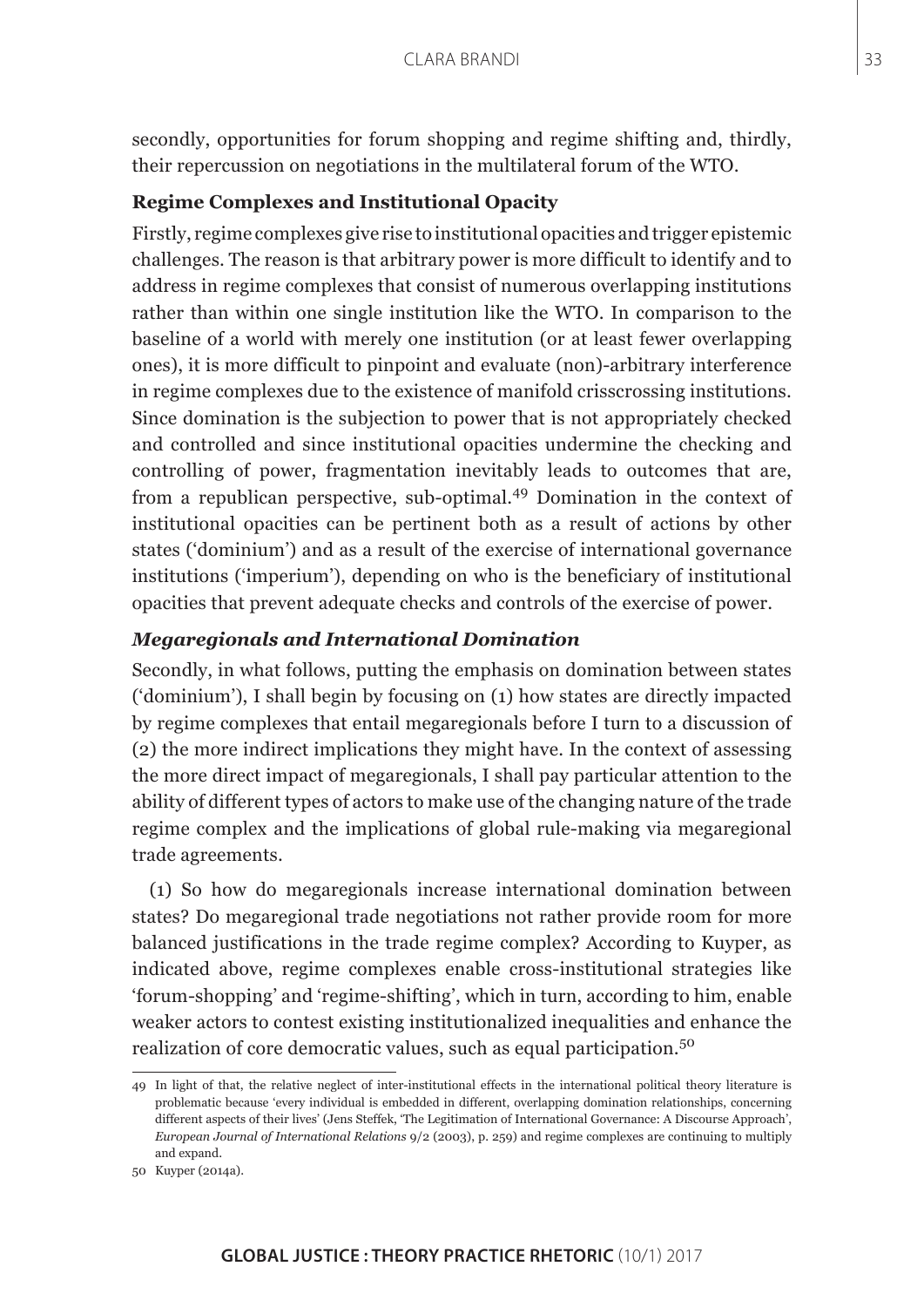### **THE TRADE REGIME COMPLEX AND MEGAREGIONALS –** 34 **AN EXPLORATION FROM THE PERSPECTIVE OF INTERNATIONAL DOMINATION**

Yet, the ability to make use of such strategies strongly differs across actors. Less powerful states usually lack the ability to resort to strategies like forum shopping and regime shifting in the context of the trade regime complex while powerful states can opportunistically use these strategic approaches to create settings and / or rules in their favour. The disadvantage of poorer and weaker states in the global order is thereby reinforced because they cannot adequately take advantage of or exercise new opportunities that megaregionals offer. In comparison to states who lack power, powerful countries have much less to lose if they shift away from the WTO as a forum for multilateral negotiations and are turning towards a new type of 'megaregional forum': Because of their power, they are much less dependent on the WTO to negotiate the trade rules of the future since they can shape trade negotiations outside the WTO in their favour. In fact, the availability of cross-institutional strategies in an institutionally fragmented global order characterized by the existence of manifold regime complexes is, at least in part, 'the result of a calculated strategy by powerful states to create a legal order that both closely reflects their interests and only they have the capacity to alter'.<sup>51</sup>

Less powerful countries, in contrast, depend more on the multilateral forum of the WTO than those with power. They need the multilateral forum of the WTO in order to build coalitions to be able to defend their needs and interests – and in many cases to have a voice in the first place. The WTO is the negotiation framework in which developing countries can assert their interests more effectively than during megaregional negotiations, where they often lack the upper hand – if they are involved at all and not excluded from the start like in the case of TTIP. In the WTO, especially during the more recent sets of negotiations, less powerful countries have typically joined forces and successfully built coalitions in order to oppose trade rules that were not in their interest or negotiate in favour of trade rules they preferred and that corresponded to their national development levels.52 However, negotiations in sub-groups beyond the multilateral system  $-$  e.g. in the context of megaregional negotiations  $$ limit this kind of coalition-building, which allows advanced economies to play competing trade partners off against one another.

In sum, poorer and weaker states cannot adequately take advantage or exercise new opportunities that regime complexes open, thereby worsening their relative

<sup>51</sup> Benvenisti and Downs (2007), p. 596.

<sup>52</sup> Kristen Hopewell, 'Multilateral trade governance as social field: Global civil society and the WTO', *Review of International Political Economy* 22/6 (2015), 1128-1158.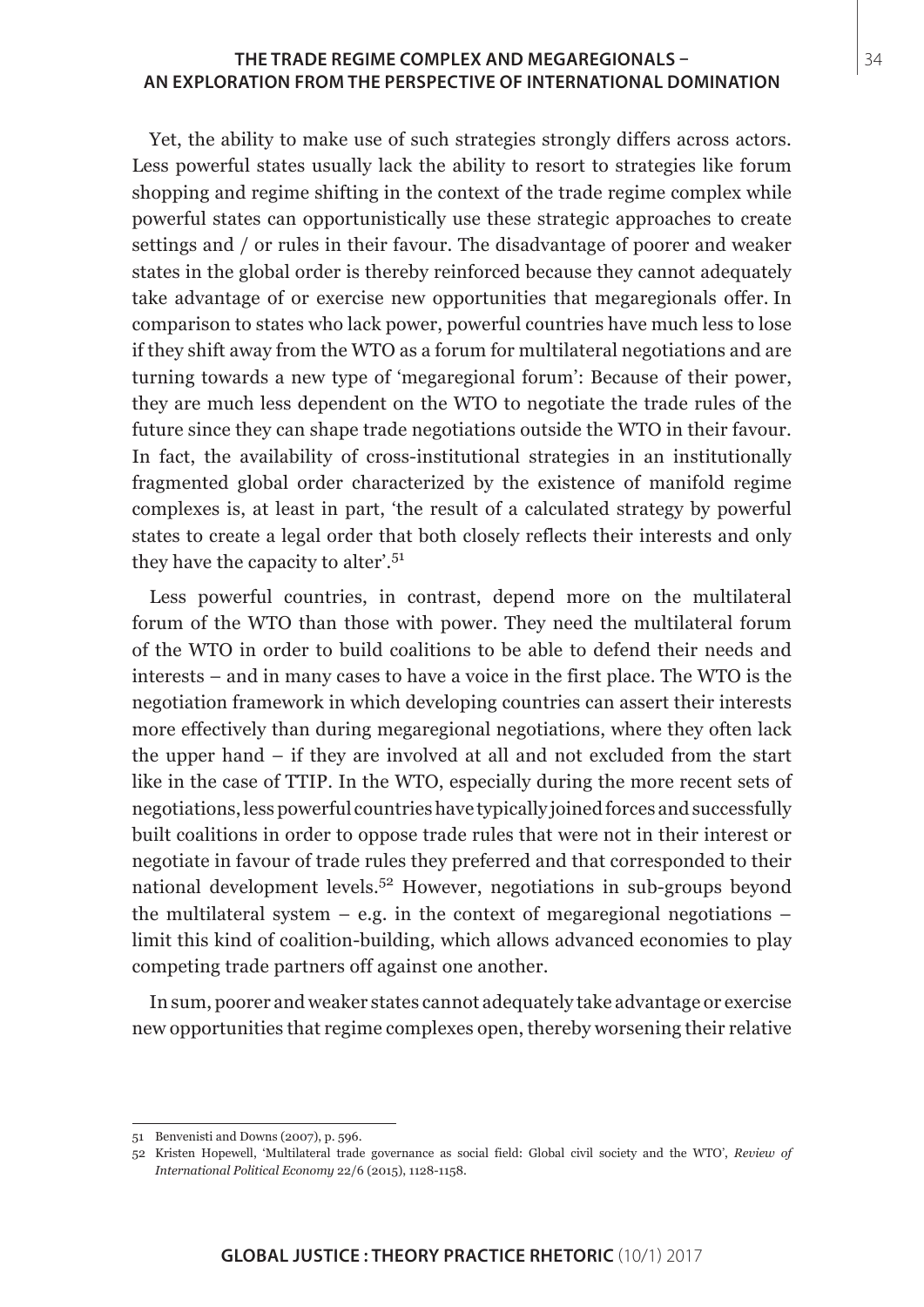position, which amounts to a restriction of their freedom as non-domination:<sup>53</sup> The availability of cross-institutional strategies in an institutionally fragmented global order thus enables domination by powerful actors. Regime complexes contribute to structurally undermining the freedom of states in problematic ways and contribute to injustice by increasing the potential for, or the existence of, domination.

The above also underlines that less powerful countries are directly affected by being exposed to stronger domination in the context of megaregional negotiations rather than in multilateral negotiations in the WTO due to their more direct exposure to power inequalities in light of much fewer (e.g. in the case of TPP) or no options (e.g. in the case of TTIP) for coalition-building. To illustrate, consider the example of the case of Vietnam in the context of the TPPnegotiations. For instance, TPP offered the US 'a bargaining chip to demand compliance with labour standards,' which the US used to ask Vietnam to sign a bilaterally negotiated 'Labour Action Plan'.54 Whereas improving workers' rights is an important objective from a normative perspective, developing countries often view it as a challenge that might decrease their competitive advantage and therefore hesitate to take on binding commitments in that regard.<sup>55</sup>

More generally, TPP confronts developing countries with many issues with ambivalent development impacts that, so far, do not figure prominently at the multilateral level, including commitments on investment or stricter rules on intellectual property rights. For example, protection for investors mainly caters to the interests of industrialized countries, with 85% of all related investor-state complaints originating from there and with developing countries frequently being disadvantaged by the burdens of a strict investment protection regime.<sup>56</sup> While developing countries and many emerging economies have successfully opposed including these issues in multilateral trade negotiations due to effective coalition-building in light of their questionable development impacts (Hopewell 2015), they are now re-entering through the back door in the context of multiregionals. For example, TPP includes rules that strengthen intellectual property rights, which could make it harder to access affordable medication.<sup>57</sup>

<sup>53</sup> As one reviewer rightly pointed out, a restriction on freedom of states in the international context is not necessarily bad; for example, environmental protection regulations may limit the freedom of states but would not necessarily constitute an injustice. However, in the case under consideration, the restrictions at stake are indeed problematic because they amount to arbitrary interference while limiting many states' freedom to have a say in shaping the trade rules of the future.

<sup>54</sup> Clara Weinhardt and Fabian Bohnenberger 'Trade agreements. Risks of TTIP and TPP', *Development and Cooperation* 08 (2015), p. 34.

<sup>55</sup> *Ibid*.

<sup>56</sup> *Ibid*., p. 34

<sup>57</sup> Brook K. Baker, 'Trans-Pacific Partnership Provisions in Intellectual Property, Transparency, and Investment Chapters Threaten Access to Medicines in the US and Elsewhere', *PLoS Medicine* 13/3 (2016).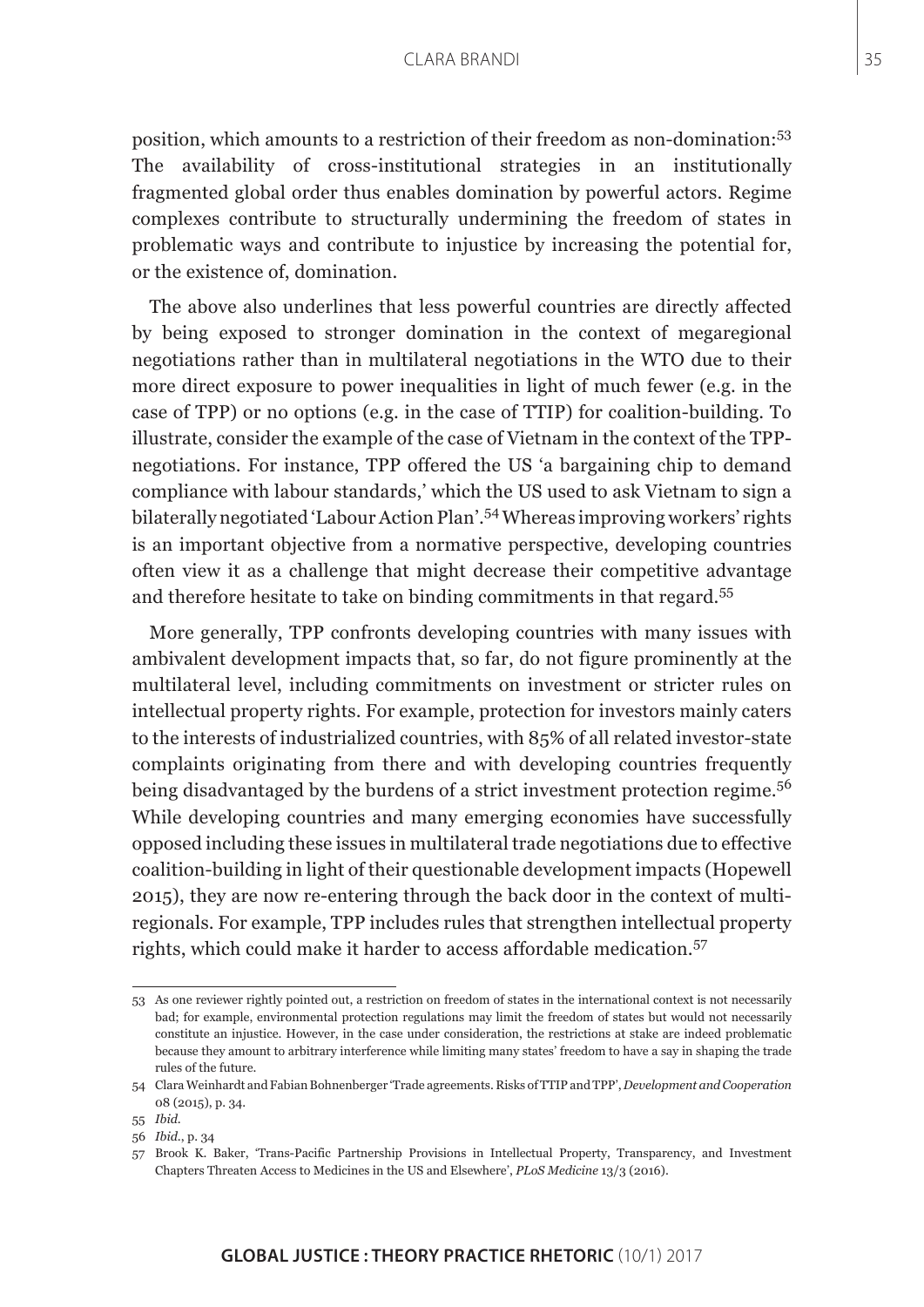### **THE TRADE REGIME COMPLEX AND MEGAREGIONALS –** 36 **AN EXPLORATION FROM THE PERSPECTIVE OF INTERNATIONAL DOMINATION**

Let us return to the question of the relevant baseline and whether there would indeed be less domination in the absence of TTIP and similar megaregional agreement. Trade-rule-making on the basis of megaregional trade agreements entails more inequality than multilateral trade-rule-making because less powerful countries have fewer  $-$  if any  $-$  opportunities to create coalitions to veto the proposals of the more powerful or shape trade-rules in line with their needs and interests. Moreover, megaregional negotiations are much less formalized than multilateral ones. Informal institutions, which are characterized by rules that are vague or non-binding,58 typically structurally favour powerful over weaker actors because they enable them to take advantage of the flexibility of informality to their own benefit. In sum, the dominating nature of the megaregional approach to rule-setting thus becomes apparent once we compare it to the situation without megaregionals when other states used to have more input into the making of global trade-rules.

In addition, megaregionals give rise to concerns because they preclude numerous countries from the negotiations that determine future global trade rules. Megaregionals are attempts by the old powers, above all the US and the EU, to set new rules of play for the world economy.59 These trade rules then become the new 'standard' trade rules and are being 'diffused' globally by the EU and the US when they use them as blueprints once they start negotiating with other countries. Third parties, i.e. all the countries excluded from megaregional negotiations, are likely to have to agree to them in future negotiations with the EU and the US; these third parties thus end up being rule-takers with regard to many of the important trade rules of the future.

The setting of global rules and standards by powerful actors constitutes a wrong insofar as the old powers shape future global trade rules in line with their interests. Many of these trade rules negotiated in the context of megaregionals, as indicated above, are in conflict with developing countries' needs and interests, with dubious effects on their economy and potentially on their internal problemsolving capacities, in turn undermining domestic justice. Megaregionals thus also raise concerns from a global justice perspective because they have important implications due to their ambition to create global rules that are likely to go

<sup>58</sup> Kenneth W. Abott and Duncan Snidal, 'Hard and Soft Law in International Governance', *International Organization* 54/3 (2000), 421–456.

<sup>59</sup> Heribert Dieter, 'The Return of Geopolitics. Trade Policy in the Era of TTIP and TPP' in Anabel González (ed.), *Megaregional Trade Agreements Game-Changers or Costly Distractions for the World Trading System?* (Berlin: Friedrich Ebert Stiftung, 2014).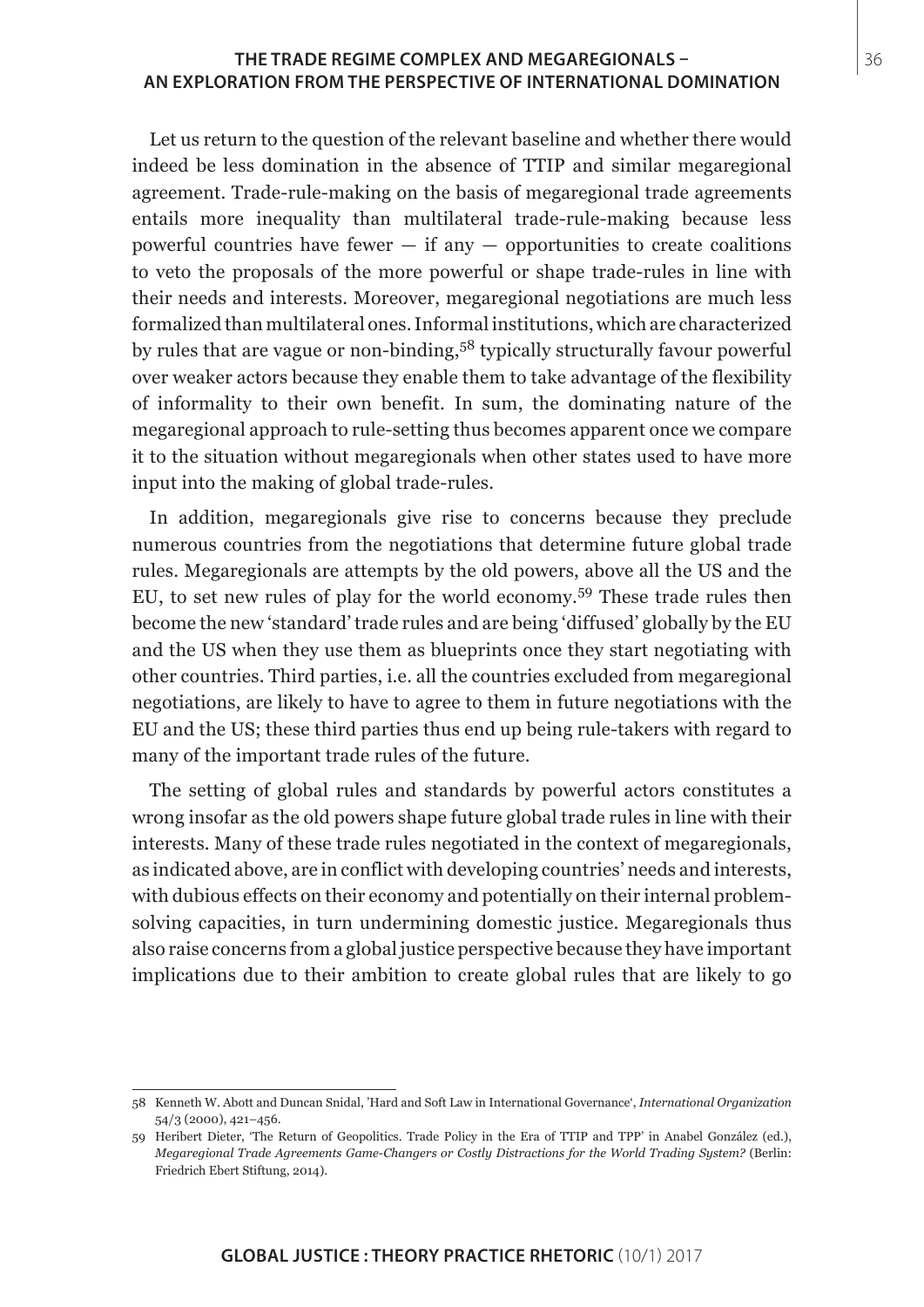against the interest of less powerful developing countries.<sup>60</sup>

In the context of megaregionals, developing countries fear being left behind, especially in relation to their export competitors, and are exposed to power inequalities even if they are not involved in any negotiations with powerful countries; they are thus increasingly under pressure, due to the huge market power of megaregionals, to adopt the kind of trade rules and standards the megaregional negotiating partners have taken on – even if they are not negotiating with the major megaregional powers. The arbitrary interference megaregional negotiations give rise to, arguably amounting to a case of international domination, can thus be pertinent even if there is no direct interference.<sup>61</sup> To illustrate: Some of the developing countries affected by Vietnam's improved market access to the US due to the Vietnamese economy being part of the TPP negotiations, e.g. Pakistan or Bangladesh, are considering to join TPP in the future to protect their export competitive industries, despite not really being ready to adopt many of the agreement's provisions on the controversial issues just mentioned and despite having had no opportunity to help shape the megaregional.<sup>62</sup>

(2) This shows that, in addition to domination by states in more or less direct ways, domination can also occur while direct interference is absent.<sup>63</sup> Note that even if third countries that are not part of negotiations for TTIP, TPP or similar approaches, will never be directly or indirectly pressured into taking over rules and standards, megaregionals will generate negative economic consequences for them. One reason for negative effects of megaregionals on third countries is that such trade agreements – in contrast to multilateral ones – lead to trade diversion effects for excluded parties, as already argued in Jacob Viner's<sup>64</sup> seminal work. For example, in the case of TTIP, EU goods would become relatively cheaper for US consumers and 'the US will substitute away from third countries' goods towards EU goods.' 65 Poor developing countries excluded from megaregionals are therefore likely to suffer losses in trade and competitiveness,

<sup>60</sup> Countries that are relatively insignificant in terms of their status as economic and geopolitical partners have the most to fear from megaregionals, as they have no involvement whatsoever in drafting the rules of the future; emerging economies, on the other hand, are in a better position to enter the competition for regional trade partnerships as a result of their economic and political weight and shape their future, as demonstrated by China's involvement in the RCEP negotiations with 15 other Asian countries. In contrast to this, African countries have yet to participate in negotiations regarding a megaregional agreement and risk becoming even more marginalized in the future.

<sup>61</sup> When 'poor countries ingratiate themselves to please the richer states they depend upon, without the stronger states making any explicit demand or threat, we have a paradigmatic case of international domination without interference' (Laborde and Ronzoni (2016), p. 289).

<sup>62</sup> Fabian Bohnenberger, 'Megaregional Agreements and Global Trade Governance: Ensuring Openness and Inclusiveness in an Increasingly Complex System', *Bridges Africa* 5/4 (2016).

<sup>63</sup> Laborde and Ronzoni (2016), pp. 289-290.

<sup>64</sup> Jacob Viner, *The Customs Union Issue* (New York: Carnegie Endowment for International Peace, 1950).

<sup>65</sup> Gabriel Felbermayr and Rahel Aichele, *How to make TTIP inclusive for all? Potential impacts of the Transatlantic Trade and Investment Partnership (TTIP) on developing countries* (München: Bertelsmann Stiftung, 2015), p. 6.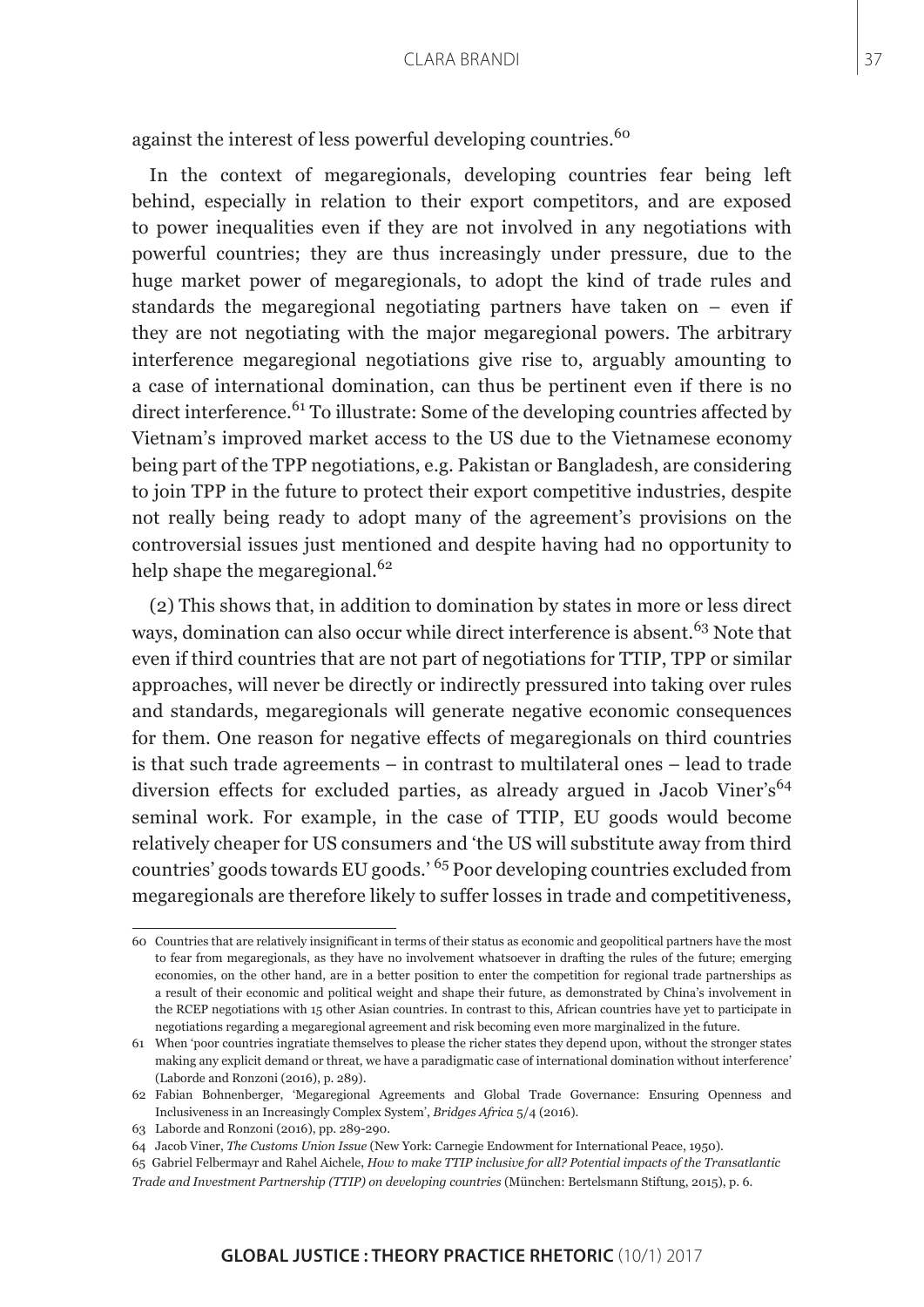### **THE TRADE REGIME COMPLEX AND MEGAREGIONALS –** 38 **AN EXPLORATION FROM THE PERSPECTIVE OF INTERNATIONAL DOMINATION**

not least because of preference erosion. Since megaregionals redirect trade flows, these countries also have a harder time accessing capital and technology. Simulations of the implications of TTIP indicate that a number of developing countries should expect to suffer losses.<sup>66</sup> 67 Being subjected to this form of arbitrary interference, and hence domination, can affect the internal problemsolving capacities of these states, which in turn undermines domestic justice.

So far, I have put the spotlight on domination between states ('dominium'). The other type of domination, which occurs as a result of the exercise of international governance institutions ('imperium'), is relevant, for example, when states only face one large and powerful international governance institution, from which there is no escaping. It has been argued that this is the case, for example, in the context of the WTO.<sup>68</sup> At first sight, one might therefore argue that, at least in this respect, the rise of megaregionals, offering alternatives to and potentially limiting domination by the WTO, and the trend towards the fragmentation of the trade regime is domination-reducing rather than the opposite.<sup>69</sup> Yet, as argued in the next section, the creation of alternatives in the WTO is likely to even increase domination in the context of the WTO.<sup>70</sup>

### **Megaregionals and Repercussions on the Multilateral System**

The extent to which institutions open the door for international domination can also depend on the effects these institutions create on other international institutions and their governance domains. In other words, there is a need to analyze 'institutional externalities' when we assess the justice of the global order, i.e. the effects international institutions create beyond their own institutional confines, including on other (democratic) international institutions: I submit that an assessment of international domination needs to be sensitive to the effects international institutions create in domains that lie beyond their own.

In the case of megaregionals, one pertinent question is how they affect the

<sup>66</sup> Rahel Aichele, Gabriel J. Felbermayr and Inga Heiland, 'Going Deep: The Trade and Welfare Effects of TTIP', *CESifo Working Paper No. 5150* (München: ifo Institut – Leibniz, 2014); Gabriel Felbermayr, Wilhelm Kohler, Rahel Aichele, Günther Klee and Erdal Yalcin, *Potential impacts of the Transatlantic Trade and Investment Partnership (TTIP) on developing and emerging economies* (München: ifo Institut - Leibniz, 2014).

<sup>67</sup> At the same time, the overall increase in demand in the US as a result of an agreement with the EU can also benefit some third countries; the net effects thus varies across countries. In the case of standards, the ramifications of megaregionals in third countries in part depend on whether and how the major negotiating partners, say the EU and the USA, agree on the harmonization or the mutual recognition of one another's varying standards. Enlarged export markets as a result of unified standards offer opportunities to those third countries able to fulfil the aforementioned standards. However, developing countries, in particular, are frequently unable to achieve the standards demanded by the EU and the USA without additional support.

<sup>68</sup> Joshua Cohen and Charles Sabel, 'Extra rempublicam nulla justitia?', *Philosophy and Public Affairs* 34/2 (2006), 147–175.

<sup>69</sup> I am grateful for one of the reviewers for pressing me on this point.

<sup>70</sup> Moreover, it has to be kept in mind that the WTO is a member-driven organization and, in that sense, it can be doubted whether the conceptualization of domination as 'imperium' makes much sense at all in the WTO-context.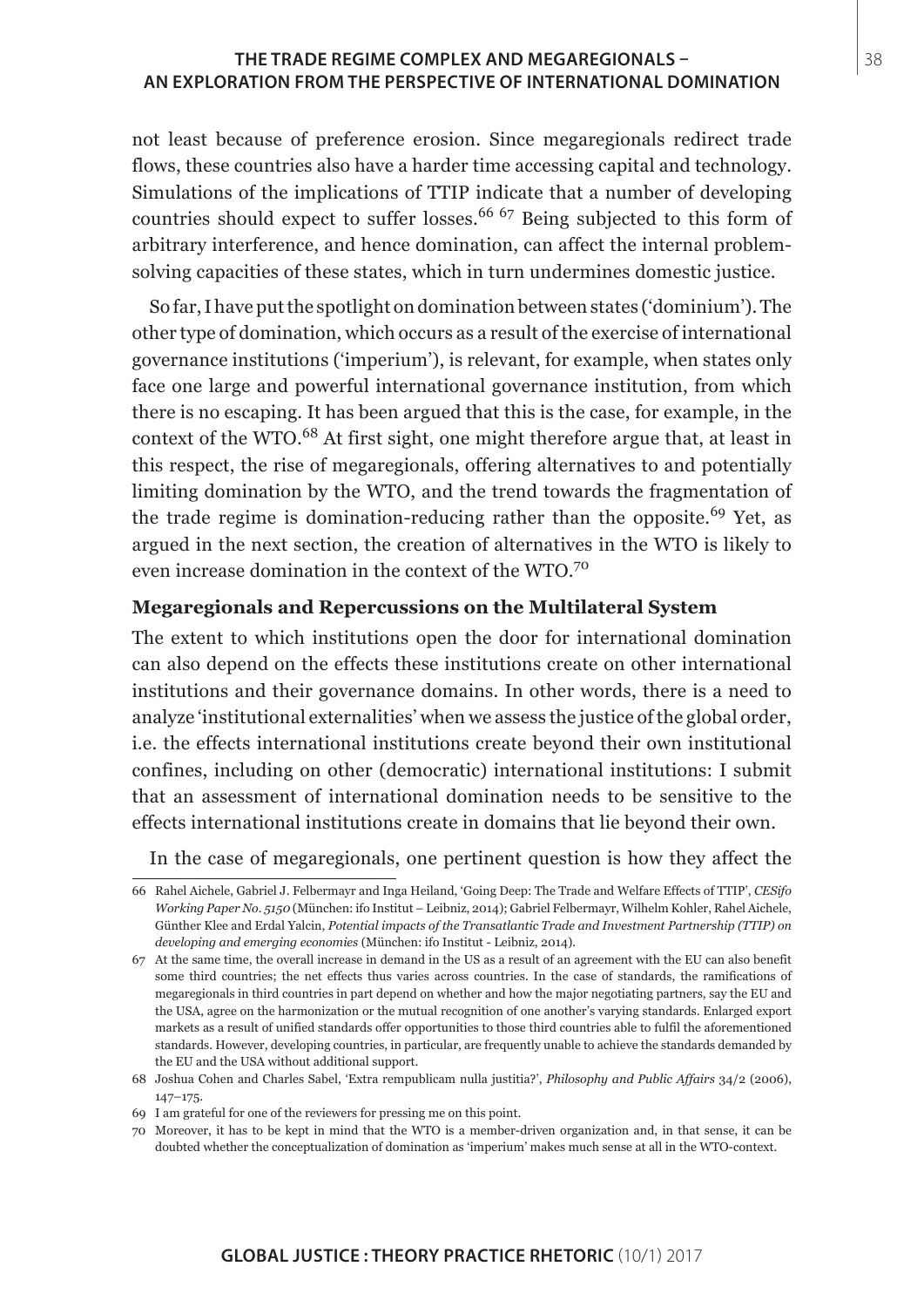multilateral trading system.71 I shall argue that megaregional negotiations have important repercussions by strongly intensifying the exposure of less powerful states to power inequalities within multilateral negotiations. The reason is that TTIP and TPP increase the pressure, especially on less powerful states, to make compromises in the WTO for fear the US and the EU will lose all interest in the multilateral forum. The US has made clear that without a new agenda in line with US interests in the WTO, this is what is likely to happen.72 Indeed, against the background of the proliferation of megaregional agreements, at the 2015 WTO Ministerial, many member states were under immense pressure to agree to the proposed Nairobi outcome because the lack of any outcome could have contributed to undermining the WTO even more. In the words of a commentator, the lack of an outcome in Nairobi would have fostered 'the end of the consensus-based organization as a meaningful negotiating forum and usher in an era dominated instead by megaregional deals like the Trans-Pacific Partnership, where the US gets to choose who's in and who's out'.73 According to other observers, if developing countries are 'not going to play ball in the WTO, the US and EU will pick up the ball and go play somewhere else.' From normative perspective, as argued above, this would be highly regrettable. Especially less powerful, poorer countries need the WTO to get their voices heard. If, like in the case of the WTO, the outside options are better for the dominant member states than for the subordinate ones, deadlocks within existing institutions can lead to stronger domination within and by existing institutions and to the creation of new institutions, for example in the context of regime shifts, which do not only tend to reproduce but may even deepen inequalities compared to the status quo ante of the original institution at stake.

# **Conclusion**

The analysis of megaregionals as part of the trade regime complex from the perspective of international (non-)domination shows that the justice of the global order suffers from its institutional fragmentation because this structural feature enables strong states to dominate weaker ones. Regime complexes open the door for international domination – and TTIP and other megaregionals offer an illustration of that process.

I have argued that regime complexes generate problematic institutional

<sup>71</sup> On this point, see also the article by Risse in this Special Issue.

<sup>72</sup> According to an expert from the American Enterprise Institute: 'if the US told other countries directly to "put up or shut up," or they'll focus instead on talks with the European Union and adding countries to TPP, it would get results. "People are underestimating the centrality of the U.S. to this," he said. "We can coerce everybody."' See Victoria Guida, 'Nairobi is make-or-break moment for WTO' (2015), <http://www.politico.eu/article/nairobi-kenya-makeor-break-moment-for-wto-trade-agreement-global-commerce-us-eu/> (Accessed: 30 July 2017).

<sup>73</sup> Guida (2015).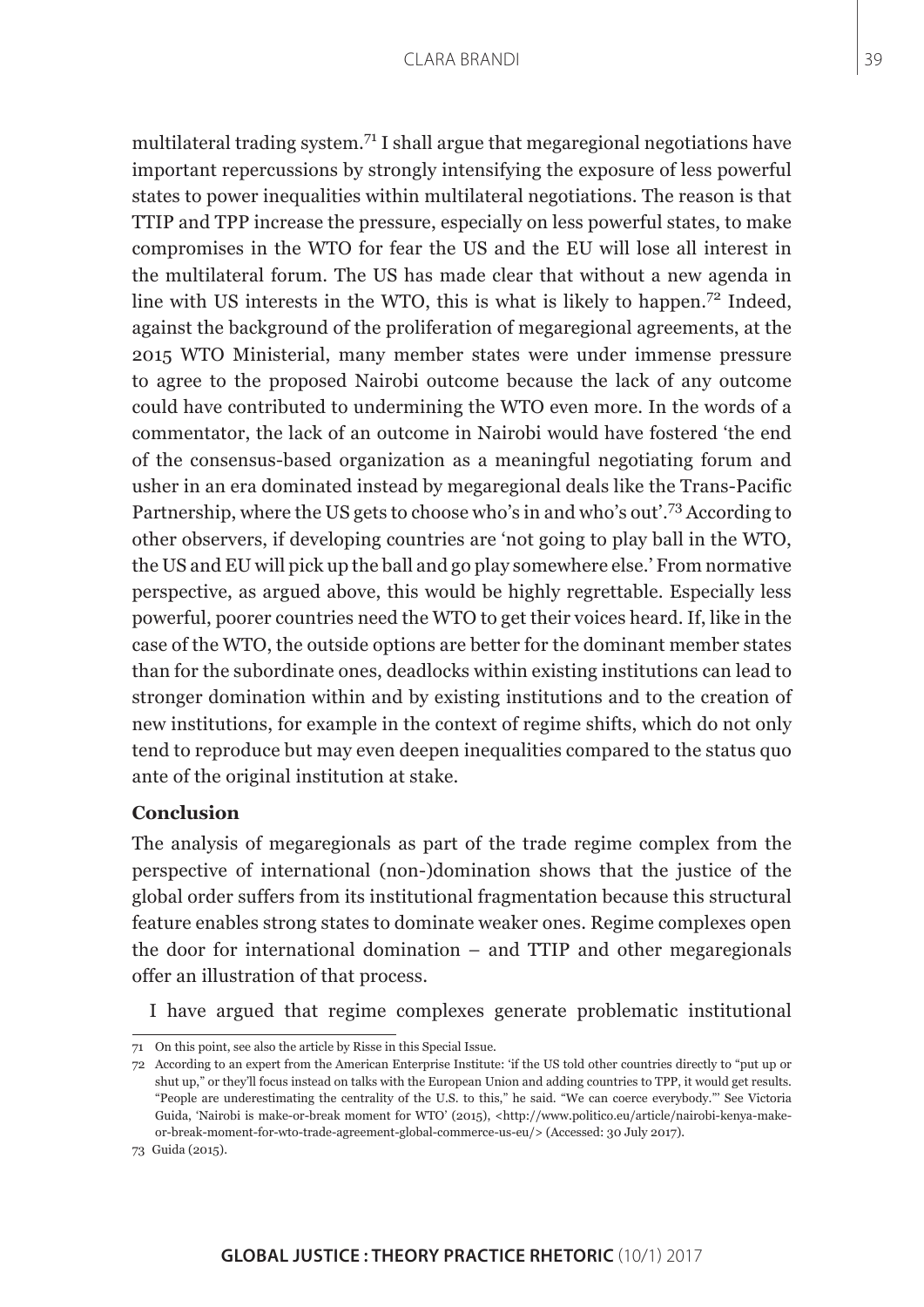### **THE TRADE REGIME COMPLEX AND MEGAREGIONALS –** 40 **AN EXPLORATION FROM THE PERSPECTIVE OF INTERNATIONAL DOMINATION**

opacities and enable cross-institutional strategies like forum shopping and regime shifting that open the door for international domination and that the (in)justice of the global order depends also on the extent to which institutional externalities and inequalities amount to arbitrary interference and hence international domination. Moreover, I have argued that the mechanisms of forum shopping or regime shifting underline the importance of situating power relations in individual organizations, e.g. the WTO, within a larger institutional context, i.e. the regime complex of trade. The shopping as well as shifting benefits some members of the pre-existing regime of the WTO, namely the dominant ones, more than others by allowing them to opt for a forum more likely to produce their preferred outcomes.

Regarding megaregionals, I have argued that TTIP shows that domination does not only occur through supra-national institutions or private actors or direct state domination but can also take place in more indirect ways: TTIP is a bilateral institution that is shaped by two powerful trade partners but that has implications for the system at large, which causes global repercussions, above all for those with less power, and raises concerns about international domination. Relatedly, TTIP illustrates that arbitrary power is not just (ab)used within existing institutions but also to set-up new ones. As indicated above, this is relevant beyond the case of trade, e.g. in the context of the G7 and the G20. TTIP is hence not only an important and interesting case in order to reflect on regime complexes from a normative perspective but also to ponder the role of club governance. Club governance can be problematic if there are strong externalities, i.e. when exclusive clubs set rules that have global implications. TTIP is an example of a club that sets the club rules for its members but, at the same time, has global effects and sets rules that are likely to be a blueprint for other institutions in the future, to which states will be subject that have not had a say in TTIP and the set of trade rules it generates.

It is often being argued that the institutions that govern the global economy and their policies have been biased against developing countries and have contributed to persisting international inequalities as, for the most part, developing countries did not belong to the group of powerful actors in global governance. But as countries such as China, India and Brazil are becoming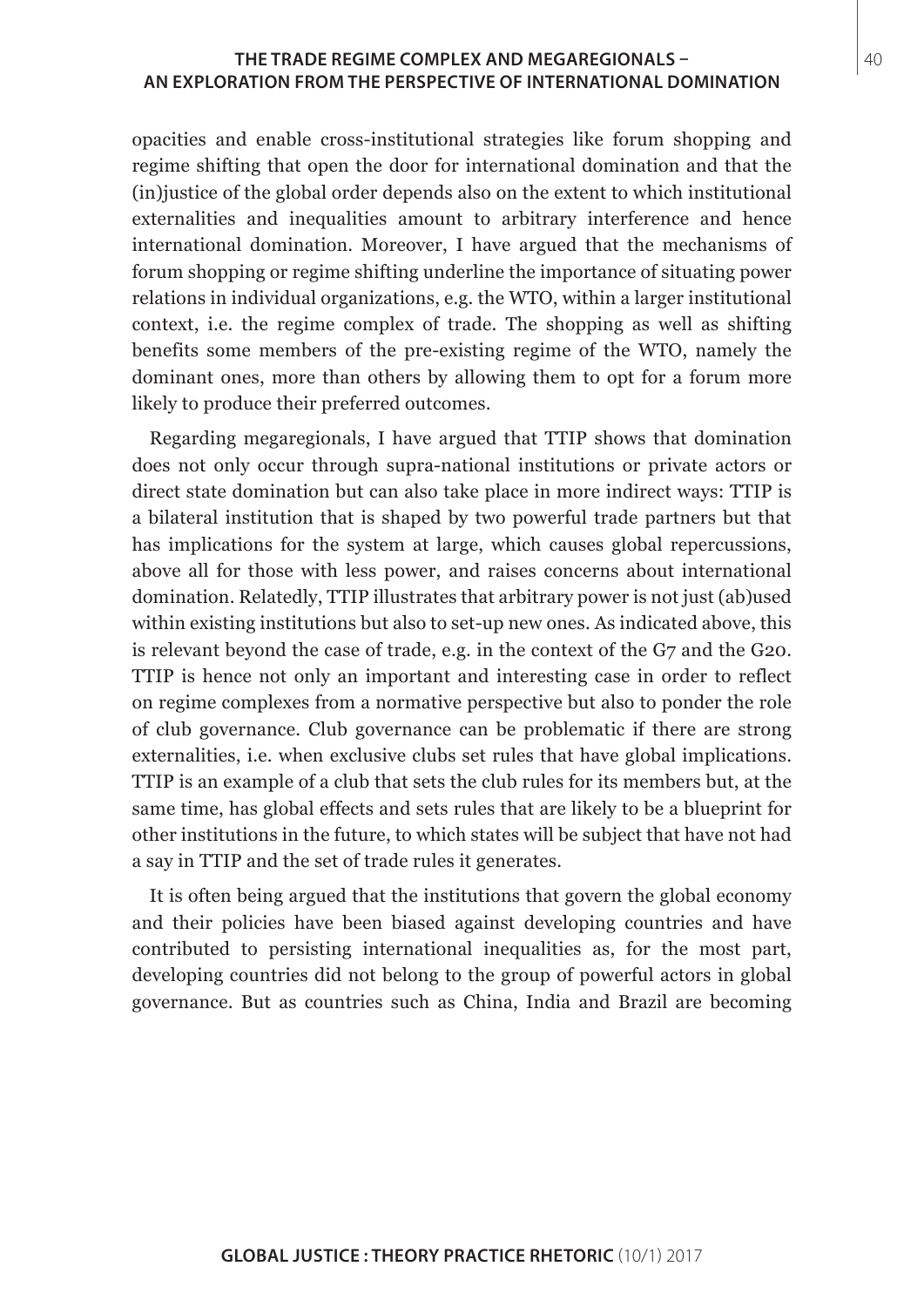more and more important<sup>74</sup>, the dominance of the old powers is said to have come increasingly under pressure. In light of these developments, it has been discussed whether the rising powers challenge the existing international economic order and whether they foster alternative and potentially more equitable approaches to governing the global economy.75 A closer look at more recent developments in the global trading system indicates that the traditional powers actually seem to retain their dominance in global trade governance – with institutional inequalities being reproduced and even deepened within and beyond the WTO.76 The powerful increasingly abandon the WTO to pursue their interests outside of the multilateral system, at the cost of the weakest states in the international system. Megaregionals hence suggest that we might have to pay more attention to the dynamics between old and newly rising powers and how these dynamics affect the global order and the scope for domination.

What does this imply for fostering non-domination in the global realm? According to Laborde and Ronzoni,<sup>77</sup> there is a need for stronger institutional regulation of global affairs to safeguard the basic non-domination of states and to achieve this objective, we need to pursue a multifaceted strategy, which includes power countering, distribution, democratization, constitutionalization and regulation. The first option, so-called 'power countering', suggests that until we realize the non-domination of states, we 'have reasons to support strategies of resistance on part of those states which are more likely to be at the worse end of international domination'.<sup>78</sup> As they mention, power countering can lead to impasse and this is what happened in the context of the WTO Doha negotiations where rising powers started to resist. Yet, as indicated above, this strategy was, at least in some ways, counter-productive: international domination was arguably not avoided but intensified, namely outside the WTO due to regime

<sup>74</sup> Mark Beeson and Stephen Bell, 'The G-20 and international economic governance: Hegemony, collectivism, or both?', *Global Governance: A Review of Multilateralism and International Organizations* 15/1 (2009), 67-86; Andrew Hurrell, 'Hegemony, Liberalism and World Order: What Space for Would-be Great Powers?', *International Affairs* 82/1 (2016), 1-19; James H. Mittelman, 'Global Bricolage: Emerging Market Powers and Polycentric Governance', *Third World Quarterly* 34/1 (2013), 23-37; Matthew D. Stephen, 'Rising Regional Powers and International Institutions: The Foreign Policy Orientations of India, Brazil and South Africa' *Global Society* 26/3 (2012), 289- 309; Alasdair R. Young, 'Perspectives on the Changing Global Distribution of Power: Concepts and Context, Politics' *Special Issue TOC* 30/1 (2010), 2-14.

<sup>75</sup> Antonio Negri and Michael Hardt *Empire* (Cambridge: Harvard University Press, 2001); Jan Nederveen Pieterse, 'After Post-Development', *Third World Quarterly* 21/2 (2000), 175-191; Gerard Strange, 'China's Post-Listian Rise: Beyond Radical Globalisation Theory and the Political Economy of Neoliberal Hegemony', *New Political Economy* 16 (2011), 539-559; Peter Evans, 'Is an Alternative Globalization Possible?' *Politics & Society* 36/2 (2008), 271-305.

<sup>76</sup> One might even have to question whether apparent power shifts in global economic governance away from the traditional powers are more symbolic or superficial than real (Beeson and Bell (2009); Sanjay Pinto, Kate Macdonald and Shelley Marshall, 'Rethinking Global Market Governance. Crisis and Reinvention?', *Politics and Society* 39/3 (2011); Paola Subacchi, 'New power centres and new power brokers: are they shaping a new economic order?', *International Affairs* 84/3 (2008), 485-498.

<sup>77</sup> Laborde and Ronzoni (2016), pp. 291-293.

<sup>78</sup> *Ibid*., p. 292.